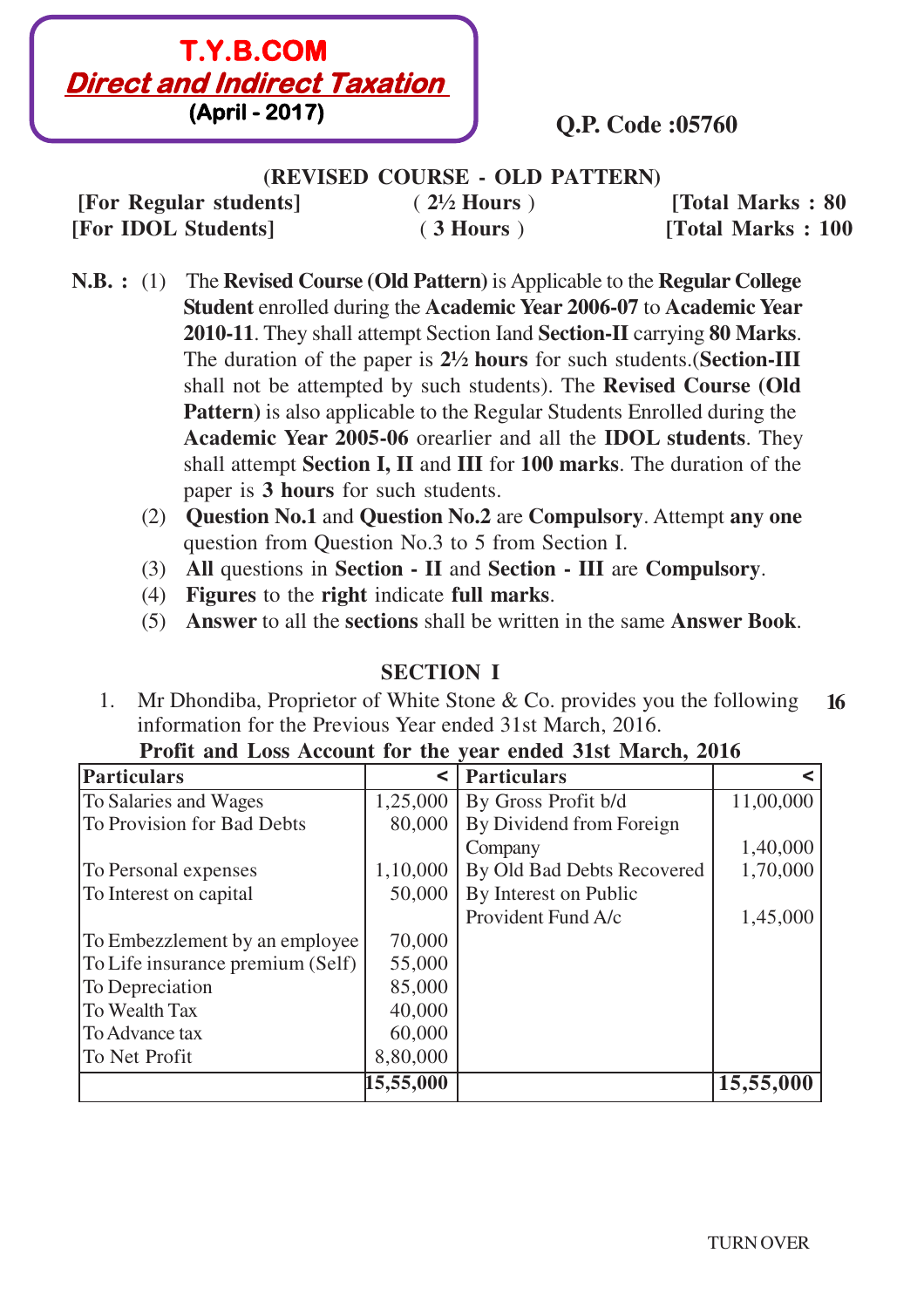#### **Additonal Information:-**

- (1) Depreciation as per the Income Tax rule Rs.75,000.
- (2) Personal expenses include Mediclaim Premium Rs. 24,000 paid by cheque.
- (3) Old bad debts in respect of which, recovery is made were not allowed as deduction in the past.

You are required to compute his taxable income for the Assessment Year 2016-17.

#### 2.**(a) Re-write the following sentences by selecting the appropriate options:** - **6**

- 1. Total Income of person is determined on the basis of (a)Residential Status (b) Citizenship (c) None of the above
- 2. A House Property is considered as long term capital asset, if it is held for more than  $\qquad$ .

 $(a)$ 12 months (b) 24 months (c) 36 months

- 3. Commuted Pension received by government employee is  $\qquad \qquad$ (a) Fully Exempt (b) Partly Exempt (c) Fully Taxable
- 4. Salary received by a Member of Parliament is taxable under the head income from \_\_\_. (a) Salaries (b) Business (c) Other sources
- 5. Gift of  $\overline{$}55,000$  received from a friend is taxable to the extent of (a) **<**2,000 (b) 55,000 (c) 52,000
- 6. An company is always resident in India. (a) Industrial (b) Indian (c) Individual

#### 2. **(b) Match the columns and rewrite it again. Column A Column B**

- Salary paid outside India without deducting An individual & HUF tax at source
- 
- 
- 
- Standard deduction u/s 24 It is a capital asset
- 80C deduction is available to **i** Deduction U/s 16
- 
- 
- Gold Association of Person
- ï Entertainment allowance ï 30% of Net Annual Value
- ï Dadar Sports Club ï Person liable to pay tax
	-
	-
	- Permanently Disallowed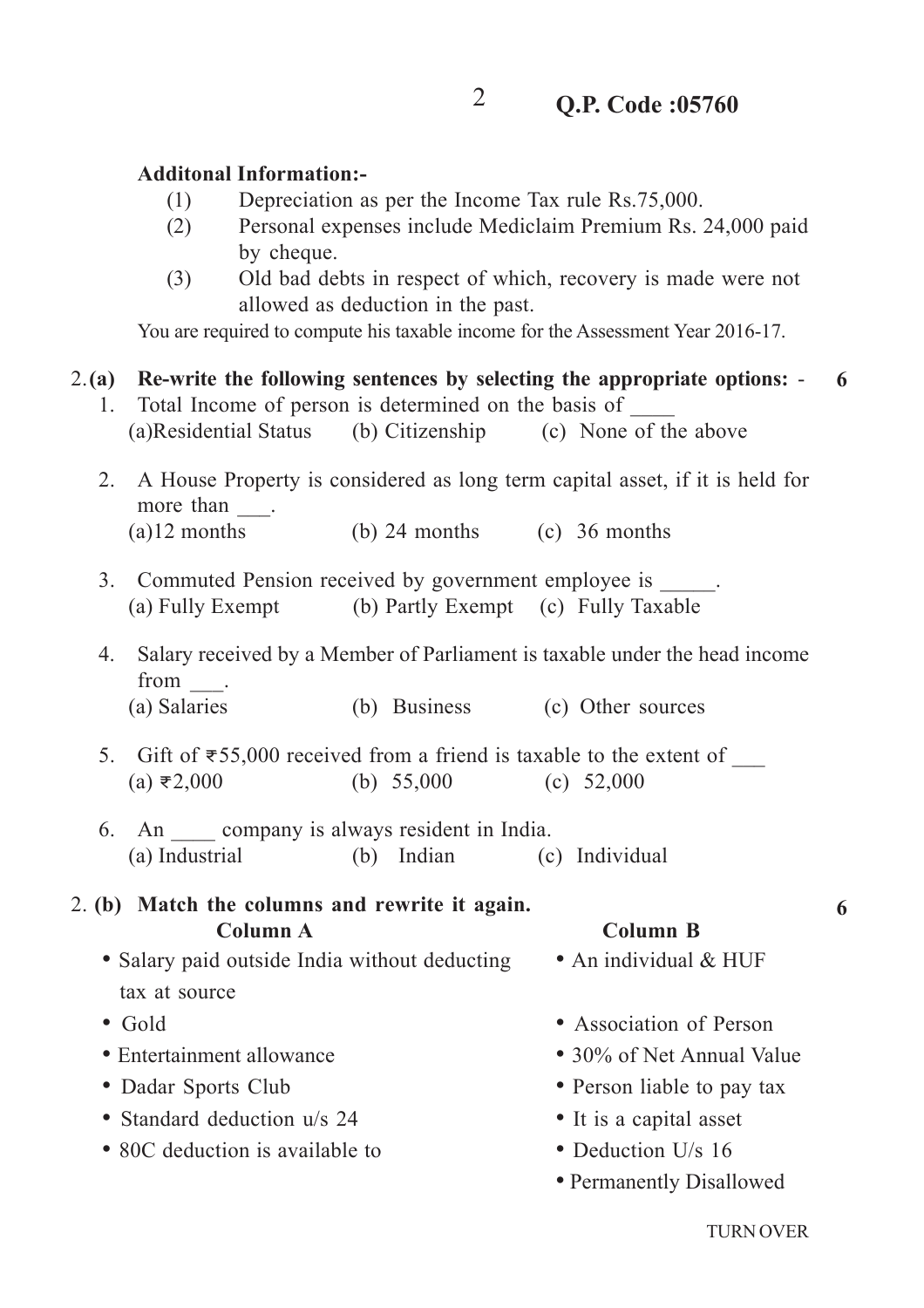3. Mr. Rafik is employed with Tata Power Co. Ltd as Manager. He has provided following information about his income earned during the previous year  $31<sup>st</sup>$ March, 2016. **12**

Basic salary **<** 35,000 p.m., Exgratia **<** 40,000, Bonus declared **<** 25,000, Advance Salary **<** 28,000.

Arrears of Salary **<** 26,000, Leave salary **<**10,000, Entertainment allowance **<** 8,000.

He received net interest **<** 10,800 on fixed deposits with Bank (TDS **<**1,200). He paid **<** 10,000 by cash to LIC for Pension Fund.

He had taken loan from Bank of India for higher education of his son who is pursuing MBBS with Mumbai University. He paid **<** 65,000 as interest on this loan.

Compute his taxable income for the Assessment Year 2016-17.

4. Mr. Karnik provides following information of his income for the previous year ended on 31st March, 2016, You are required to compute the total income for Assessment Year 2016-17. **12**

|    | Sr. No. Particulars of owned hous | House'E'      | House'F' |
|----|-----------------------------------|---------------|----------|
|    |                                   | Self-occupied | Let out  |
|    |                                   |               | ₹        |
|    | Fair Rent                         | 1,90,000      | 1,70,000 |
|    | <b>Municipal Valuation</b>        | 2,00,000      | 1,90,000 |
|    | <b>Rent Received</b>              |               | 2,00,000 |
|    | <b>Municipal Tax:</b>             |               |          |
|    | -Paid by tenant                   | 10,000        |          |
|    | -Paid by owner                    | 30,000        | 20,000   |
| 5. | Interest on borrowing capital     |               |          |
|    | -Paid during the year             | 21,000        | 20,000   |
|    | -Outstanding on 31 March, 2016    |               | 21,000   |
|    |                                   |               |          |

### **Other information:**

He received **<**1,20,000 from sub-letting his office premises. He has paid rent of **<**70,000 for this premises.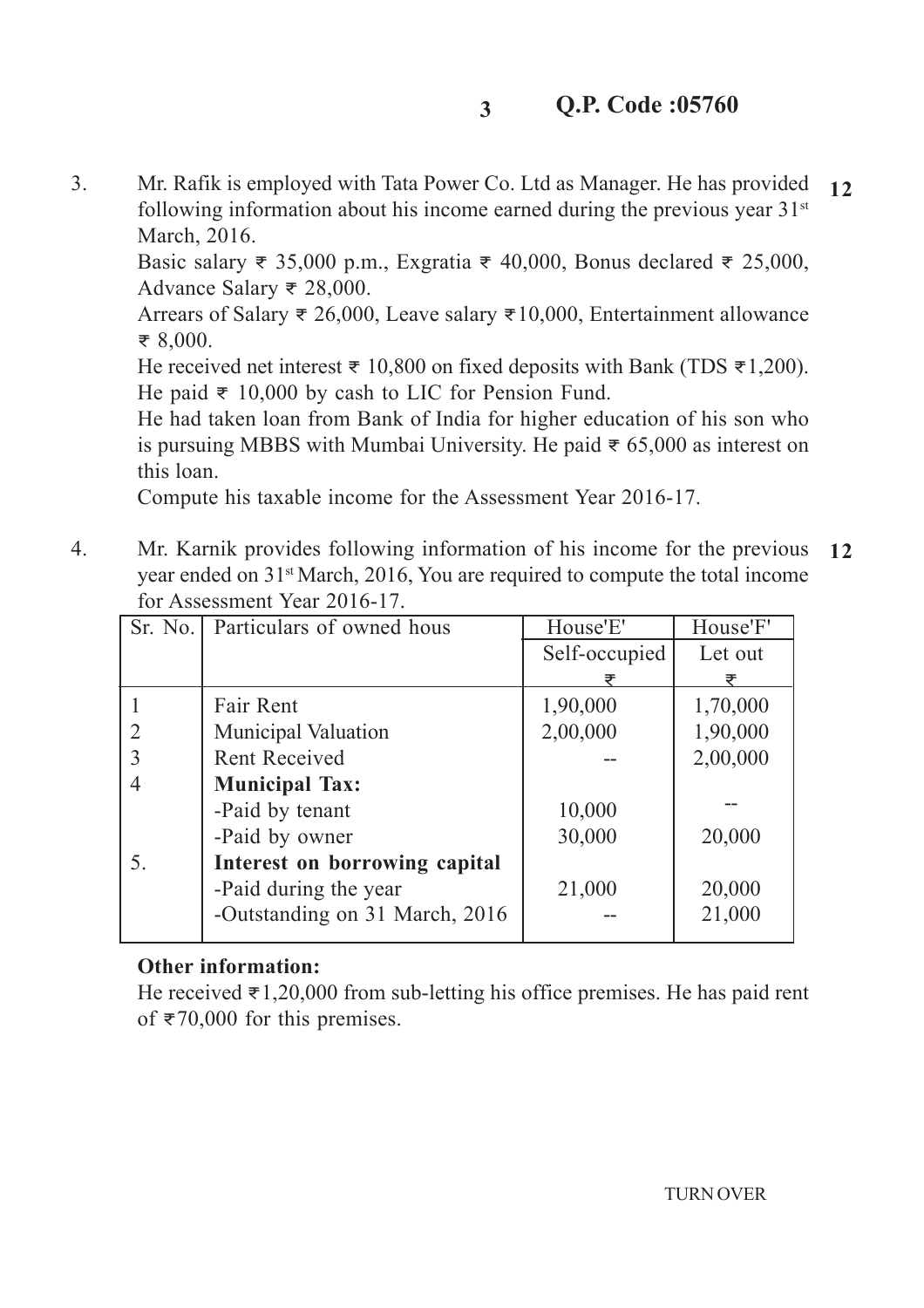5. Mr. Pandya purchased a residential house on 01-01-1980 for **<** 70,000. The **12** Fair Market Value of this house on 01-04-1981 is **<** 60,000. The cost incurred by him for carrying out various improvement to this house are as under:

**4**

| <b>Financial Year</b> | Cost in Rs. |
|-----------------------|-------------|
| 1990-91               | 70,000      |
| 2001-02               | 1,20,000    |
| 2010-11               | 2,00,000    |

He sold this house on 31-01-2016 for **<** 20,00,000 and paid brokerage of Rs.5,000.

You are required to compute his Income from Capital Gains for Assessment Year 2016-17. The relevant Cost of Inflation Indices (C.I.I.) are as under:

| <b>Financial Year</b> | <b>C.I.I.</b> | <b>Financial Year</b> | <b>C.I.I.</b> |
|-----------------------|---------------|-----------------------|---------------|
| 1981-82               | 100           | 2010-11               |               |
| 1990-91               | 1 Q J         | 2015-16               |               |
| $2001 - 02$           |               |                       |               |

### **SECTION II**

6.(A) Determine the Point Of Taxation in each of the following cases with reference to the Point Of Taxation Rules, 2011. **5**

| Cases          | Date of completion Date of Invoice |                     | Date on which      |  |
|----------------|------------------------------------|---------------------|--------------------|--|
|                | of service                         |                     | payment received   |  |
|                | October 10, 2015                   | November $02, 2015$ | November 15, 2015  |  |
| 2              | October 10, 2015                   | November 08, 2015   | October 25, 2015   |  |
| 3              | October 10, 2015                   | November 13, 2015   | October 30, 2015   |  |
| $\overline{4}$ | October 10, 2015                   | October 15, 2015    | October 03, 2015   |  |
| 5              | October 10, 2015                   | September 30, 2015  | September 28, 2015 |  |

6.(B) Find out the Due Date of service tax for following persons:

| Particulars             | Service Tax payment for the month |
|-------------------------|-----------------------------------|
| Mr.X                    | <b>July 2015</b>                  |
| Company                 | August 2015                       |
| Firm                    | September 2015                    |
| Mr.Y                    | October 2015                      |
| Associations of persons | March 2016                        |
|                         |                                   |

Note: All payments are made through e-payment.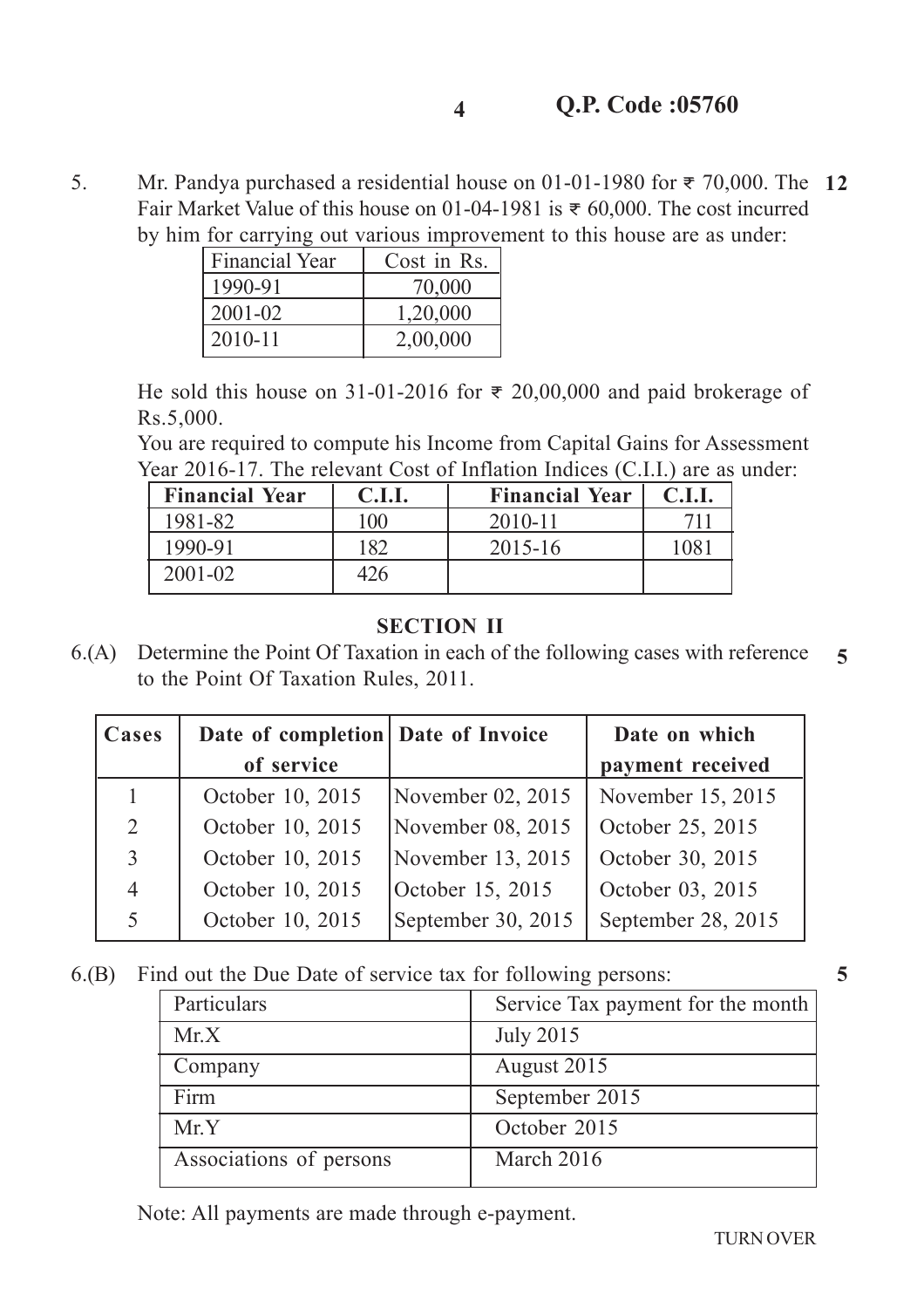# **OR**

**5**

|                   | 6.(C) Choose the correct options and rewrite the statements:<br>5              |  |                                                                   |   |  |  |  |
|-------------------|--------------------------------------------------------------------------------|--|-------------------------------------------------------------------|---|--|--|--|
| (1)               | The credit of Service Tax paid on input services is governed by--------------- |  |                                                                   |   |  |  |  |
|                   | a) The Service Tax Act b) The Excise Act                                       |  |                                                                   |   |  |  |  |
|                   | c) The Finance Act, 1994 d) The Cenvat Credit Rules, 2004                      |  |                                                                   |   |  |  |  |
| (2)               |                                                                                |  |                                                                   |   |  |  |  |
|                   | provider as well as service recipient in specified services.                   |  |                                                                   |   |  |  |  |
|                   | a) Reverse Charge mechanism b) Partial Reverse Charge                          |  |                                                                   |   |  |  |  |
|                   | c) Service Tax Rules d) None of these                                          |  |                                                                   |   |  |  |  |
| (3)               | E-Filing of Service Tax Return is------------                                  |  |                                                                   |   |  |  |  |
|                   | a) Voluntary                                                                   |  | b) Mandatory                                                      |   |  |  |  |
|                   | c) Optional                                                                    |  | d) None of these                                                  |   |  |  |  |
| (4)               | Revised Service Tax Return is to be done within -------------                  |  |                                                                   |   |  |  |  |
|                   | a) $45 \text{ days}$                                                           |  | b) $60 \text{ days}$                                              |   |  |  |  |
|                   | c) $90 \text{ days}$                                                           |  | $d)$ 15 days                                                      |   |  |  |  |
| (5)               |                                                                                |  |                                                                   |   |  |  |  |
|                   | rejection of the registration application.                                     |  |                                                                   |   |  |  |  |
|                   | a) $15 \text{ days}$                                                           |  | b) $30 \text{ days}$                                              |   |  |  |  |
|                   | c) $7 \text{ days}$                                                            |  | $d)$ 60 days                                                      |   |  |  |  |
| 6(p)              | Match the columns:                                                             |  |                                                                   | 5 |  |  |  |
|                   | Column 1                                                                       |  | <b>Column 2</b>                                                   |   |  |  |  |
| 1)                | Point of Taxation                                                              |  | on issuance of invoice of date<br>(a)<br>of completion of service |   |  |  |  |
| 2)                | Payment of service tax                                                         |  | (b)<br>30 days                                                    |   |  |  |  |
| $\left( 3\right)$ | Completion of services                                                         |  | Service deemed to be<br>(c)                                       |   |  |  |  |
|                   |                                                                                |  | provided                                                          |   |  |  |  |
| 4)                | Time specified for issue of invoice                                            |  | (d)<br>On receipt basis                                           |   |  |  |  |
| 5)                | Agreement to provide taxable service                                           |  | On hybrid basis<br>(e)                                            |   |  |  |  |

 $(f)$  45 days

is chargeable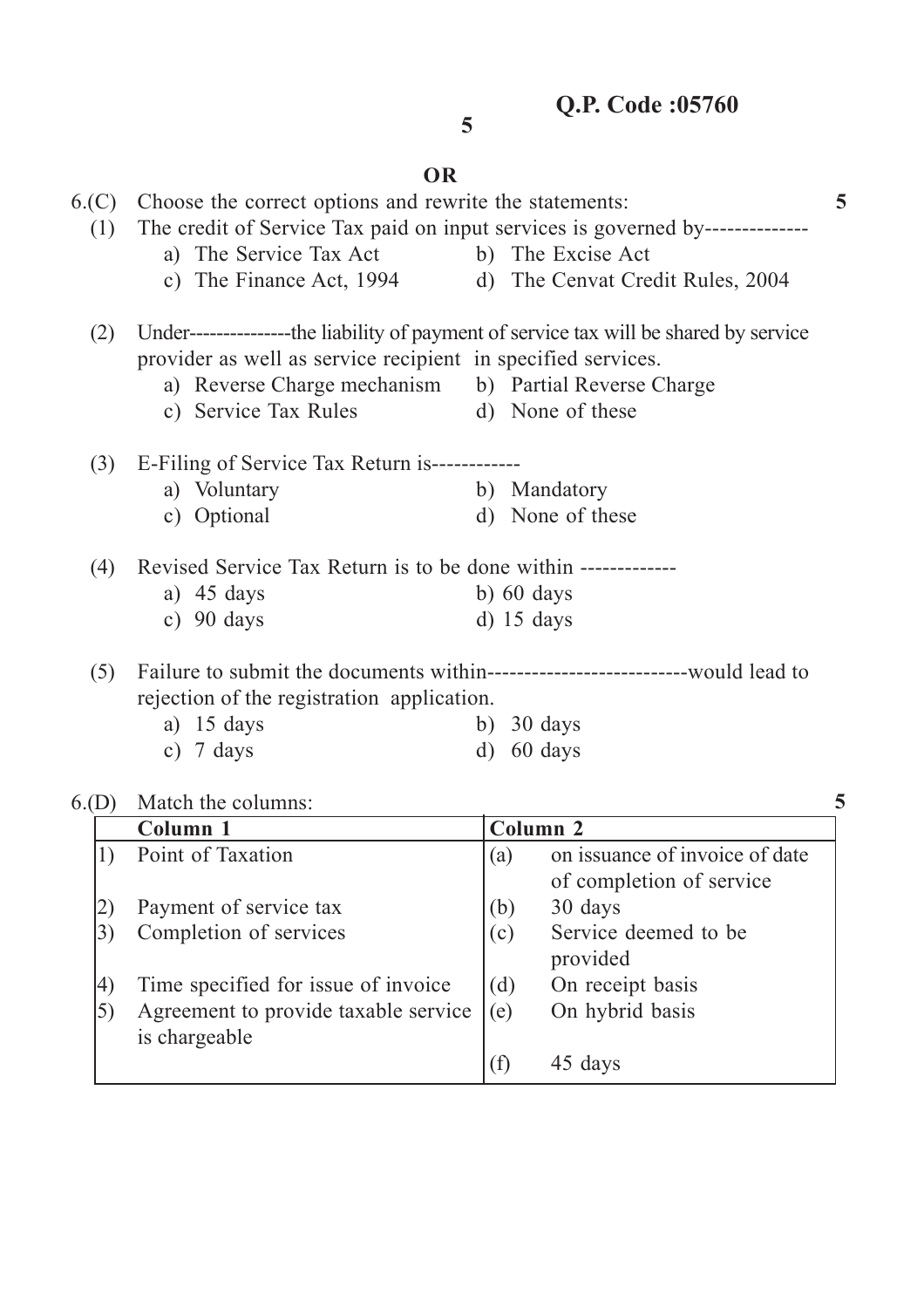7. From the following information for May 2016, supplied by Mr. Mukul, compute **10** his Taxable Value of Service and Service Tax payable for the month May 2016 (Ignore threshold limit and all amounts given excluding Service Tax)

|                   | <b>Particulars</b>                         | <b>Amount</b> |
|-------------------|--------------------------------------------|---------------|
|                   | Consultancy service in net working         | 2,00,000      |
| $\left( 2\right)$ | Professional advice to one of his friend   | 1,00,000      |
| 3)                | Sale of stock in trade and other assets of |               |
|                   | discontinued business                      | 50,000        |
| 4)                | Margin from trading in futures             | 75,000        |
| 5)                | Commission from acting as an agent for     |               |
|                   | consumer goods                             | 3,00,000      |
| 6)                | Express parcel post services               | 4,00,000      |
|                   | Interest earned on loan                    | 60,000        |
| 8)                | Pension payment services                   | 40,000        |
|                   |                                            |               |

Service Tax Rate @ 14.5%

# **OR**

7. From the following information for July 2016, supplied by Mr. Shailesh, **10** compute his Taxable Value of Service and Service Tax payable for the month July 2016 (Ignore Threshold limit and all amounts given excluding Service Tax)

| <b>Particulars</b>                                                    | <b>Amount</b> |
|-----------------------------------------------------------------------|---------------|
| 1) Warehousing of refined vegetable oil                               | 80,000        |
| 2) Trucks given on Hire for transport of minerals                     | 2,20,000      |
| 3) Supply of farm labour                                              | 3,00,000      |
| 4) Sale of space for advertisement in newspaper                       | 4,00,000      |
| 5) Packing of Tomato Ketchup                                          | 3,80,000      |
| 6) Advertising in business directories                                | 1,20,000      |
| 7) Advertisement on cover and back pages of books                     | 70,000        |
| 8) Penal Interest recovered from the customer's late payment 1,80,000 |               |

Service Tax Rate  $\omega$  14.5%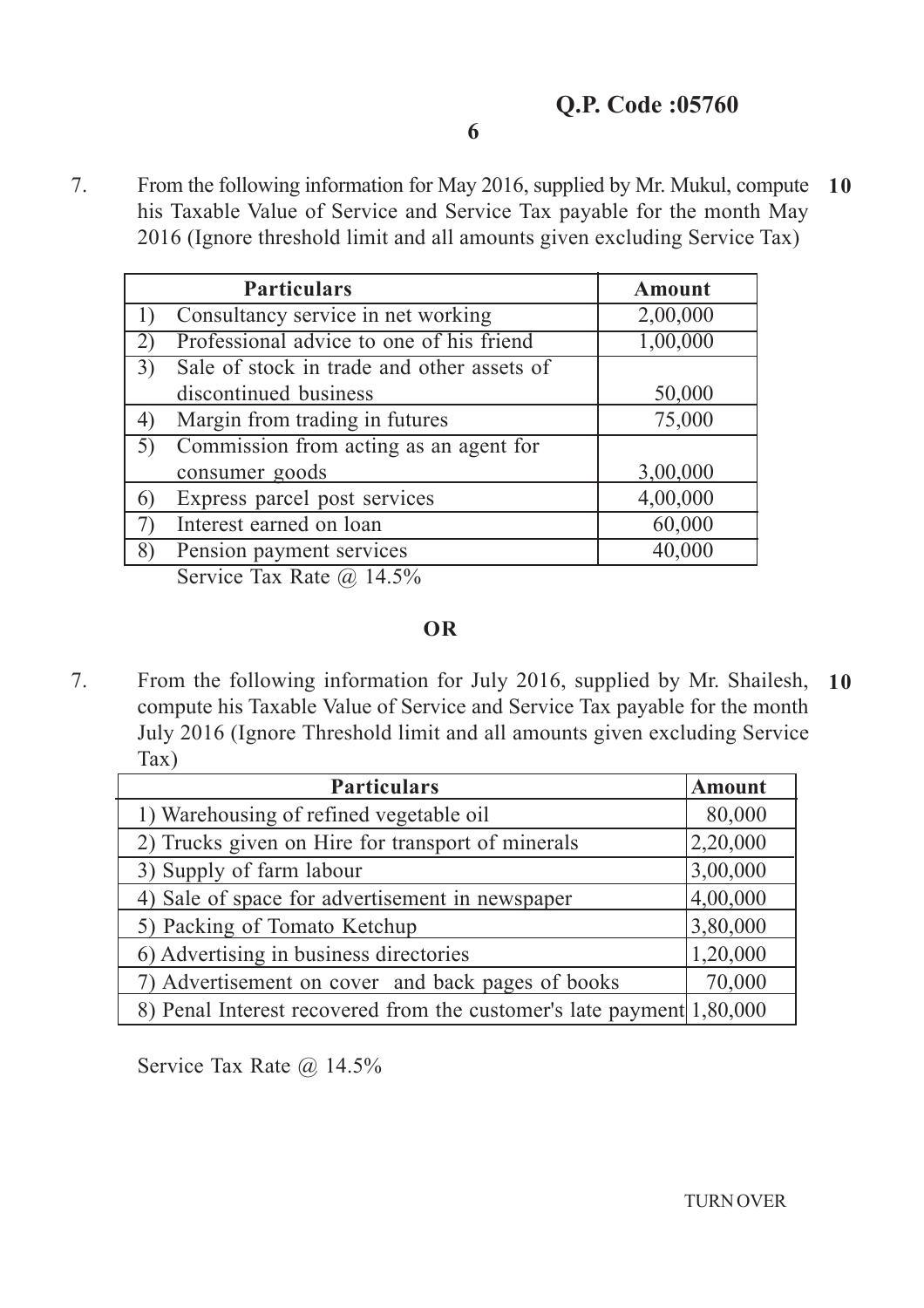8. Explain with reasons whether the following transactions can be considered **10** as "Sale" under MVAT Act, 2002

**7**

- a) Free samples provided by a pharmaceutical company
- b) Sale of two wheeler
- c) Exchange of mobile handset
- d) Sale of scrap
- e) Transfer of goods from head office to branch

#### **OR**

- 8. Choose the correct option and rewrite the statements as per Maharashtra value **10**Added Tax Act, 2002
	- (1) Tax at  $1\%$ 
		- (a) Schedule A
		- (b) Schedule B
		- (c) Schedule C
		- (d) Exports
	- (2) VAT does not apply to\_\_\_\_\_\_\_
		- (a) Importer
		- (b) Retailer
		- (c) Works contractor
		- (d) Consumer
	- (3) Goods as defined do not include\_\_\_\_\_\_\_\_
		- (a) Patents
		- (b) Lottery Tickets
		- (c) Livestock
		- (d) Trees
	- (4) "Sale" as defined includes \_\_\_\_\_\_\_\_\_\_
		- (a) Mortgage
		- (b) Hypothecation
		- (c) Pledge
		- (d) Transfer of property in goods involves in the execution on works contract.
	- (5) Taxable sales includes\_\_\_\_\_\_\_\_\_\_
		- (a) Local tax
		- (b) Interstate sales
		- (c) Exports
		- (d) All the above

TURN OVER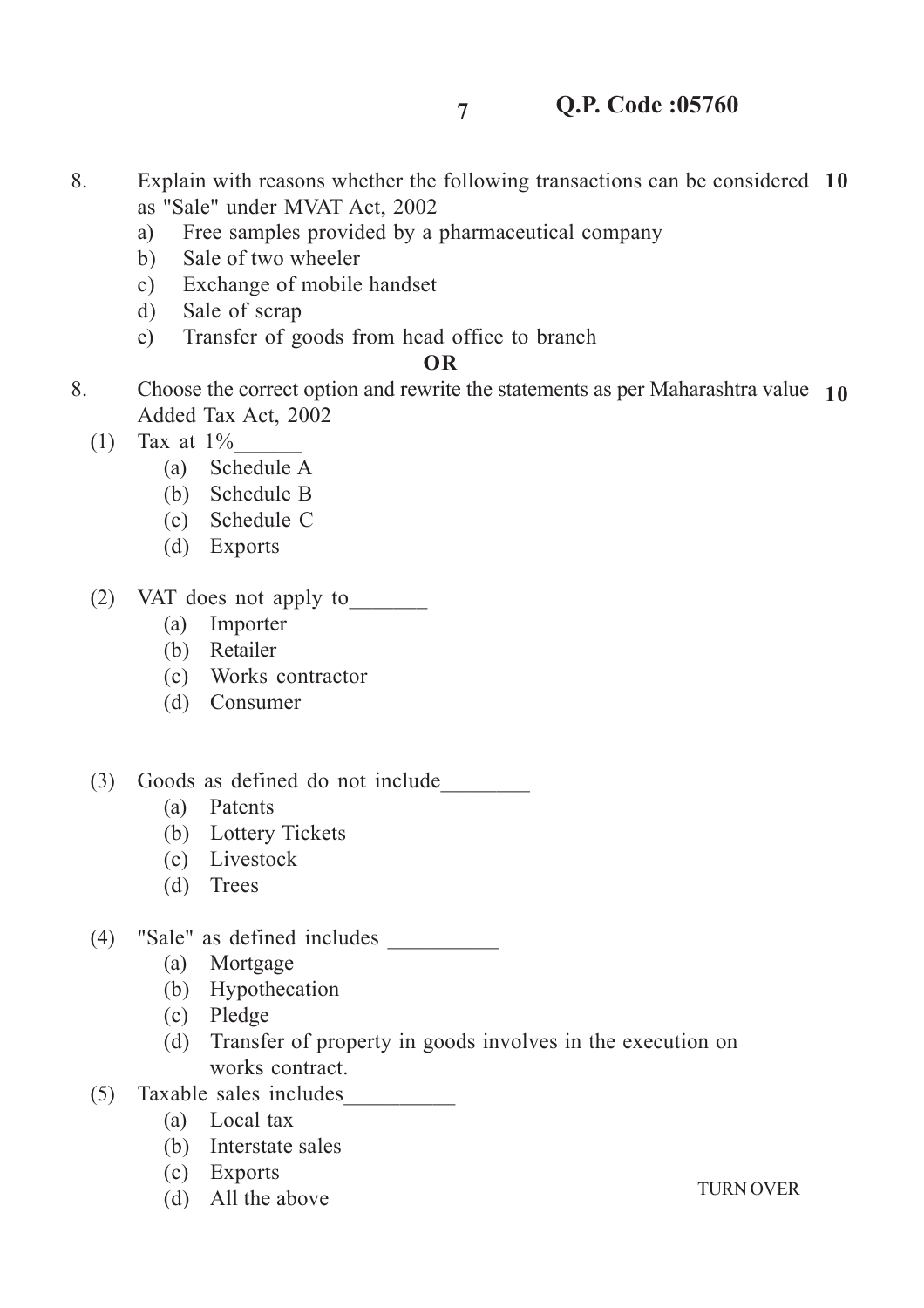|      | (b)          | Consultancy                                                |     |                       |
|------|--------------|------------------------------------------------------------|-----|-----------------------|
|      | (c)          | <b>Business</b>                                            |     |                       |
|      | (d)          | All the above                                              |     |                       |
| (7)  |              | Taxable Purchases for the purpose of registration includes |     |                       |
|      | (a)          | Local taxable purchase.                                    |     |                       |
|      | (b)          | Purchases under Schedule A only                            |     |                       |
|      | (c)          | Imports from outside the country only                      |     |                       |
|      | (d)          | Purchases from other states only                           |     |                       |
| (8)  |              | The rate of VAT depends up on                              |     |                       |
|      | (a)          | the buyer                                                  | (b) | the goods             |
|      |              | (c) the amount of sales                                    |     | (d) none of the above |
| (9)  | Tax at 12.5% |                                                            |     |                       |
|      | (a)          | Service Tax                                                | (b) | Schedule B            |
|      | (c)          | Schedule C                                                 | (d) | Schedule E            |
| (10) |              | Composition scheme can be availed by                       |     |                       |
|      | (a)          | Manufacturer                                               | (b) | Importer              |
|      | (c)          | Wholesaler                                                 | (d) | Retailer              |

(6) \_\_\_\_\_\_\_\_\_\_ includes service, trade, commerce or manufacture.

(a) Profession

9. Mr. Sachin is a new dealer. From the following particulars regarding purchases **10** & sales transactions find out from which month he will be liable for registration & to pay tax as per the provisions of MVAT Act, 2002.

| Month            | <b>Purchases</b>    |         | <b>Sales</b>        |                         |        |
|------------------|---------------------|---------|---------------------|-------------------------|--------|
|                  | <b>Out of State</b> |         | <b>Within State</b> |                         |        |
|                  | <b>Taxable</b>      | Taxable | <b>Tax-free</b>     | <b>Taxable Tax-free</b> |        |
|                  | ₹                   | ₹       | ₹                   |                         | ₹      |
| April 2016       | 2,000               | 10,000  | 8,000               | 1,300                   | 4,000  |
| May 2016         | 3,000               | 15,000  | 6,000               | 4,000                   | 7,000  |
| June $2016$      | 5,000               | 7,000   | 12,000              | 3,700                   | 2,500  |
| <b>July 2016</b> | 8,000               | 13,000  | 1,000               | 5,000                   | 4,500  |
| August 2016      | 7,000               | 5,000   | 2,000               | 12,000                  | 10,000 |
| September 2016   | 3,000               | 8,000   | 3,000               | 15,000                  | 18,000 |
| October 2016     | 6,000               | 2,000   | 5,000               | 7,000                   | 13,000 |
| November 2016    | 3,000               | 16,000  | 8,000               | 8,000                   | 11,000 |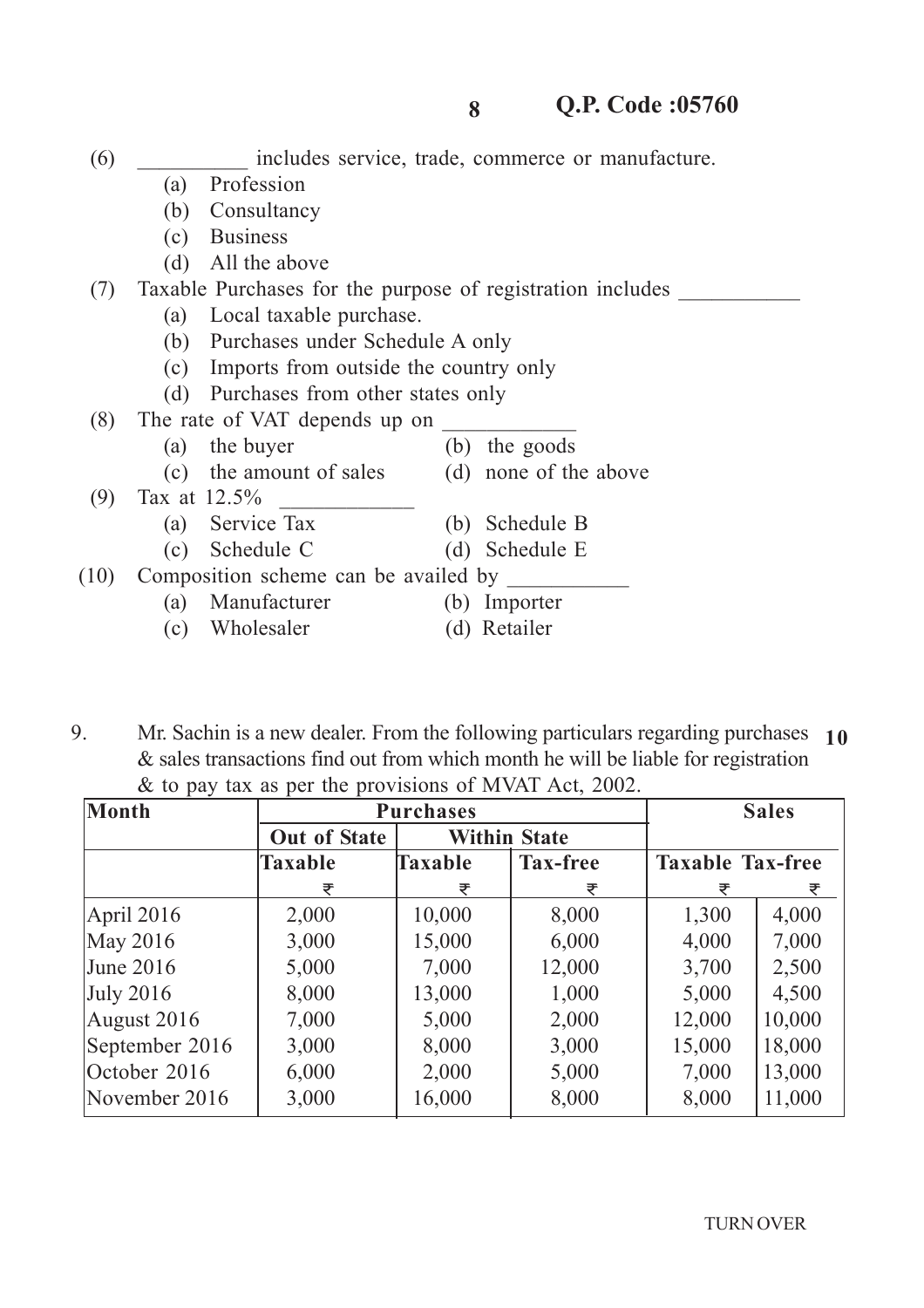**9**

9. M/s.R& Co. request you to computer their tax liability under MVAT Act, **10** 2002 for the month of December, 2016 from the following information.

| Particulars                                         | ₹        |
|-----------------------------------------------------|----------|
| Sales (Excluding Tax)                               |          |
| Sales of Schedule E goods                           | 2,00,000 |
| Sales of Schedule C goods                           | 75,000   |
| Sales of Schedule A goods                           | 45,000   |
| Sales out of Maharashtra                            | 1,50,000 |
| Labour Charges received                             | 35,000   |
| <b>Purchases (Excluding Tax)</b>                    |          |
| Purchase of Schedule A goods                        | 60,000   |
| Purchase from Gujrat @ $2\%$ CST                    | 2,50,000 |
| Labour charges paid                                 | 15,000   |
| Purchases of Schedule C Goods used in manufacturing | 50,000   |
| Set off brought forward                             | 25,500   |

#### **SECTION III**

- 10. Following is the Income of Mr.Desai for the previous year 2015-16
	- (a) Dividend received from Indian company **<**50,000
	- (b) Remittance received from Dubai **<** 5,00,000
	- (c) Commission earned outside India and received within India **<**1,00,000
	- (d) Income from business in Thailand , controlled from Mumbai **<**8,00,000
	- (e) Bank Interest received in USA from Bank of America **<**75,000

#### **OR**

10. Mr. Robert is a USA citizen. He came to India on October 10, 2015 for a visit and was in India till 31st March, 2016. In earlier previous years, he was in India as under: **10**

| Previous Years | Number of days stayed in India |
|----------------|--------------------------------|
| 2005-06        | 186                            |
| 2006-07        | 192                            |
| 2007-08        | 189                            |
| 2008-09        | 202                            |
| 2009-10        | 50                             |
| 2010-11        | 305                            |
| 2011-12        | 200                            |
| 2012-13        | 197                            |
| 2013-14        | 108                            |
| 2014-15        | 203                            |

Find out the Residential Status of Mr. Robert for the Assessment Year 2016-17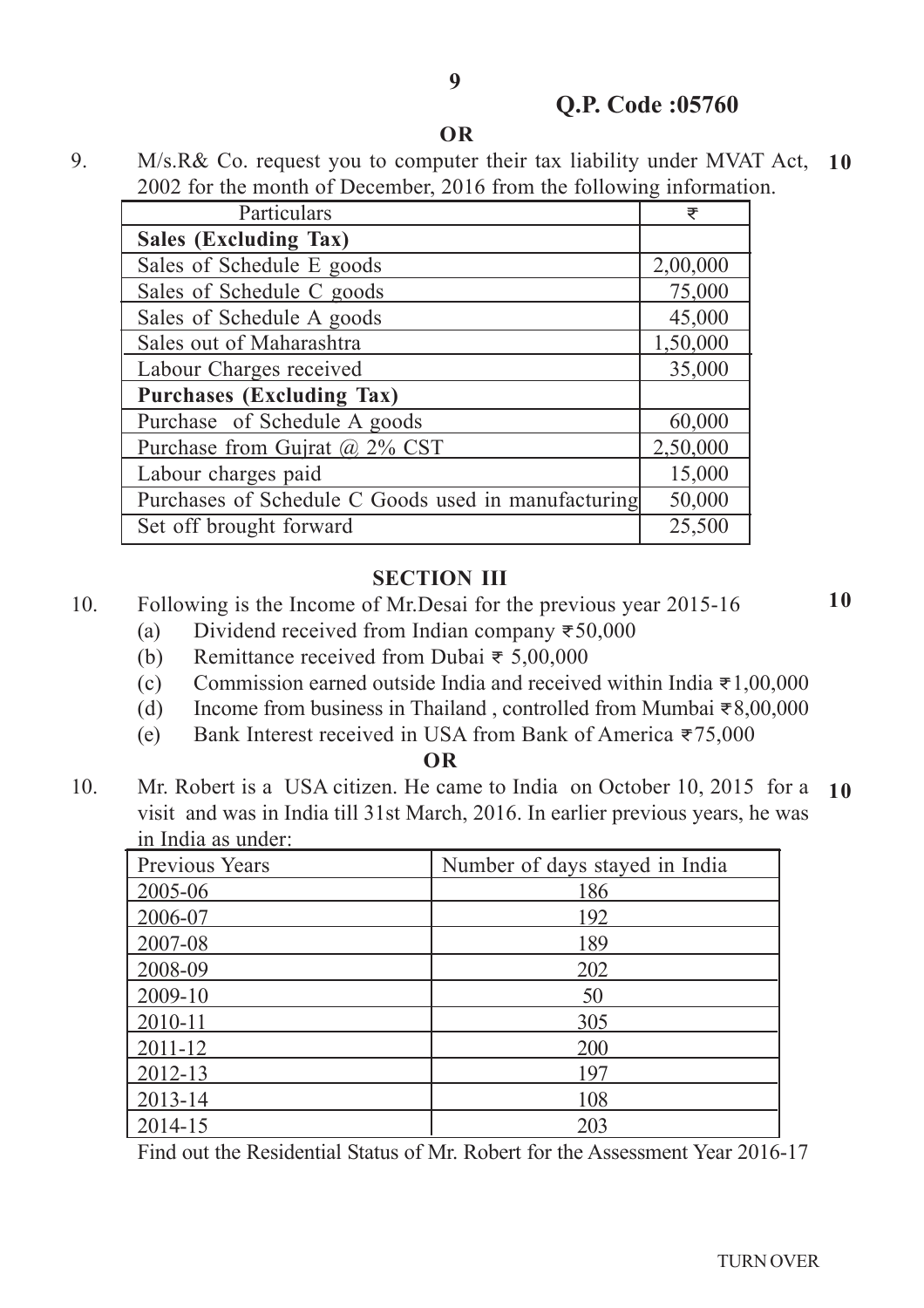11. State whether **'Yes'** or **'No'** with Reasons (Any **5** out of **7**)

- (1) Entertainment allowance is allowed as deduction only to Government Employees.
- (2) If asset is acquired on 01-11-2015 , then depreciation is charged for full year.
- (3) Dividend received from co operative society is exempt from tax.
- (4) Municipal tax paid is allowed as deduction for Income from house property.
- (5) Where the amount of an expenditure claimed as deduction exceed Rs.20,000, it should be paid by any mode of payment.
- (6) Salary received by a partner from partnership firm is chargeable as Income from Salary.
- (7) Transfer of depreciable asset gives rise to short term capital gain.

\_\_\_\_\_\_\_\_\_\_\_\_\_\_\_\_\_\_\_\_\_\_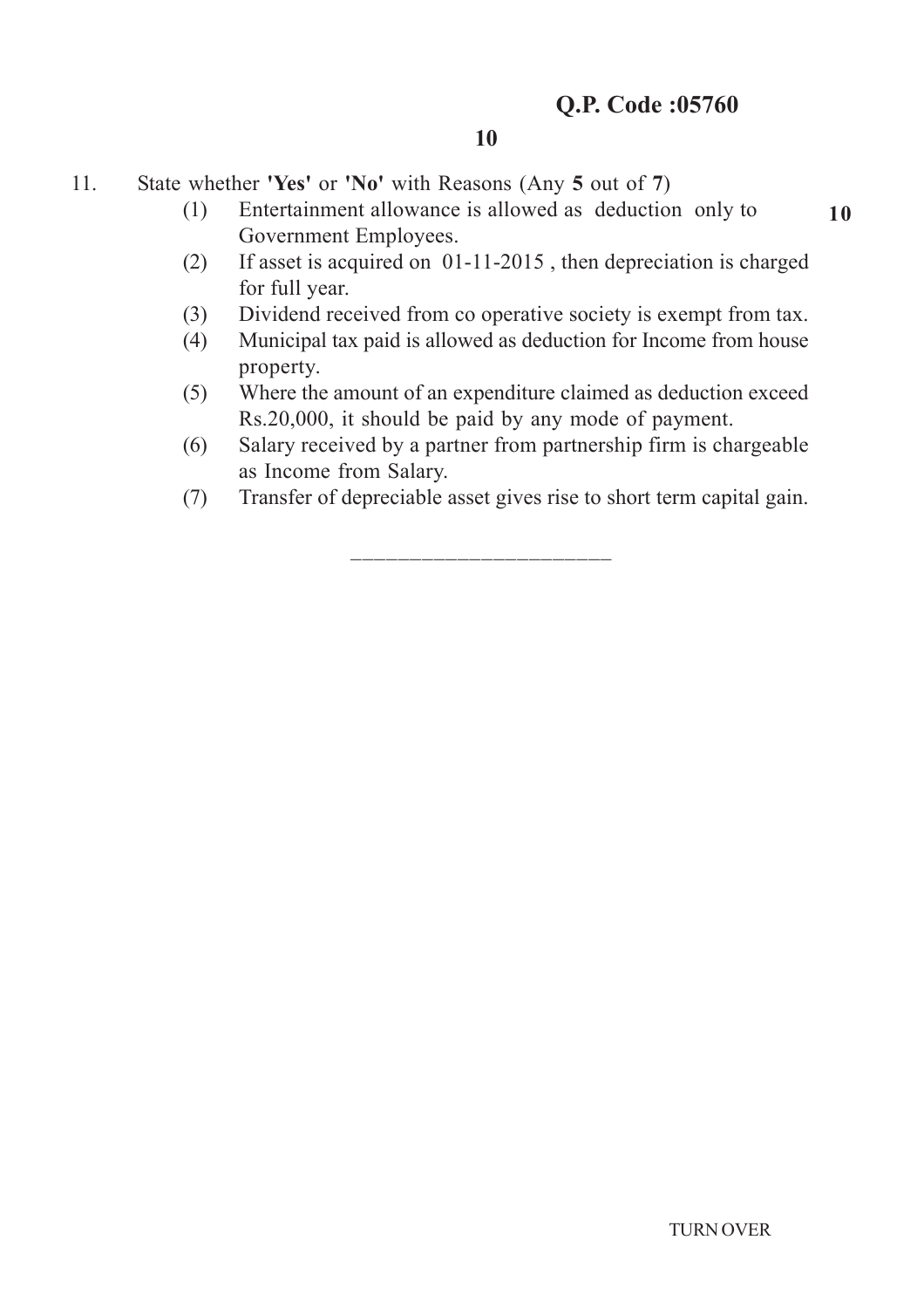|                                     |                       | <b>Q.P. Code :05/60</b> |
|-------------------------------------|-----------------------|-------------------------|
| सुधारीत अभ्रयासक्रम (जुना आकृतीबंध) |                       |                         |
|                                     | (मराठी रूपांतर)       |                         |
| नियमित विद्यार्थांसाठी              | $(3\frac{1}{2})$ तास) | एकूण गुण : ८०           |
| बहि:शाल विद्यार्थांसाठी             | (३ तास)               | एकूण गुण : १००          |

- (१) शैक्षणिक वर्ष २००६ह्र०७ ते २०१० च्या दरम्यान महाविद्यालयात प्रवेश घेतलेल्या नियमित विद्यार्थ्यांसाठी सूचना : सुधारीत अभ्यासक्रम लागू आहे. अशा विद्यार्थ्यांसाठी फक्त विभाग १ व २ यामधील प्रश्न सोडवायचे आहेत. अशा विद्यार्थ्यांसाठी एकूण गुण ८० असून वेळ अडीच तास आहेत. व विभाग ३ लागू नाही. तर शैक्षणिक वर्ष २००५ह्न-०६ या वर्षी किंवा त्याआधी महाविद्यालयात प्रवेश घेतलेल्या नियमित विद्यार्थ्यांसाठी तसेच सर्व दूरस्थ व मुक्त अध्ययन संस्थेच्या(आय.डी.ओ.एल.)विद्यार्थ्यांसाठी सुद्धा सुधारित अभ्यासक्रम(जुना आकृतीबंध) लागू आहे. अशा विद्यार्थ्यांनी विभाग १, २, ३ मधील प्रश्न सोडवायचे आहेत. व त्यांच्यासाठी एकूण गुण १०० असून वेळ ३ तास आहेत.
	- (२) विभाग १ मधील प्रश्न क्र. १ व २ अनिवार्य आहेत. प्रश्न क्र. ३ ते ५ पैकी कोणताही एक प्रश्न मोडवा
	- (३) विभाग २ आणि ३ मधील सर्व प्रश्न अनिवार्य आहेत
	- (४) उजव्या बाजूला दिलेले अंक पूर्ण गुण दर्शवितात
	- $(4)$  सर्व विभागांची उत्तरे एकाच उत्तरपत्रिकेत लिहावीत.
	- (६) मराठी रूपांतरात कोणतीही अडचण असल्यास मूळ इंग्रजी प्रश्नपत्रिका ग्राह्य धरावी.

#### विभाग-१

श्री धोडिंबा हे व्हाइट स्टोन कंपनीचे मालक आहेत. दि.३१ मार्च, २०१६ रोजी संपलेल्या वर्षाकरिता **१६**  $\overline{\mathbf{X}}$ . खालील माहिती पुरवलेली आहे.

| तपशिल                     | ₹          | तपशिल                           | ₹         |
|---------------------------|------------|---------------------------------|-----------|
| वितन व मजूरी              | १,२५,०००   | ढोबळ नफा                        | 88,00,000 |
| बुडीत खाते तरतूदी         |            | ८०,००० परदेशी कंपनीकडून लाभांश  | 8,80,000  |
| खाजगी खर्च                |            | १,१०,०००  जुने बुडीत खाते वसुली | 8,90,000  |
| भांडवली व्याज             |            | ५०,००० सार्वजनिक भविष्य निर्वाह |           |
|                           |            | निधीवारील व्याज                 | 8,84,000  |
| नोकराकडून अफरातफर         | ७०,०००     |                                 |           |
| आयुर्विमा हफ्ता (स्वतःचा) | 44,000     |                                 |           |
| घसारा                     | 24,000     |                                 |           |
| संपत्ती कर                | 0,000      |                                 |           |
| आग्रीम कर                 | 50,000     |                                 |           |
| निव्वळ नफा                | 6, 60, 000 |                                 |           |
|                           | १५,५५,०००  |                                 | १५,५५,००० |

### ३१ मार्च, २०१६ करिता संपलेल्या वर्षाचे नफा तोटा पत्रक

**TURN OVER**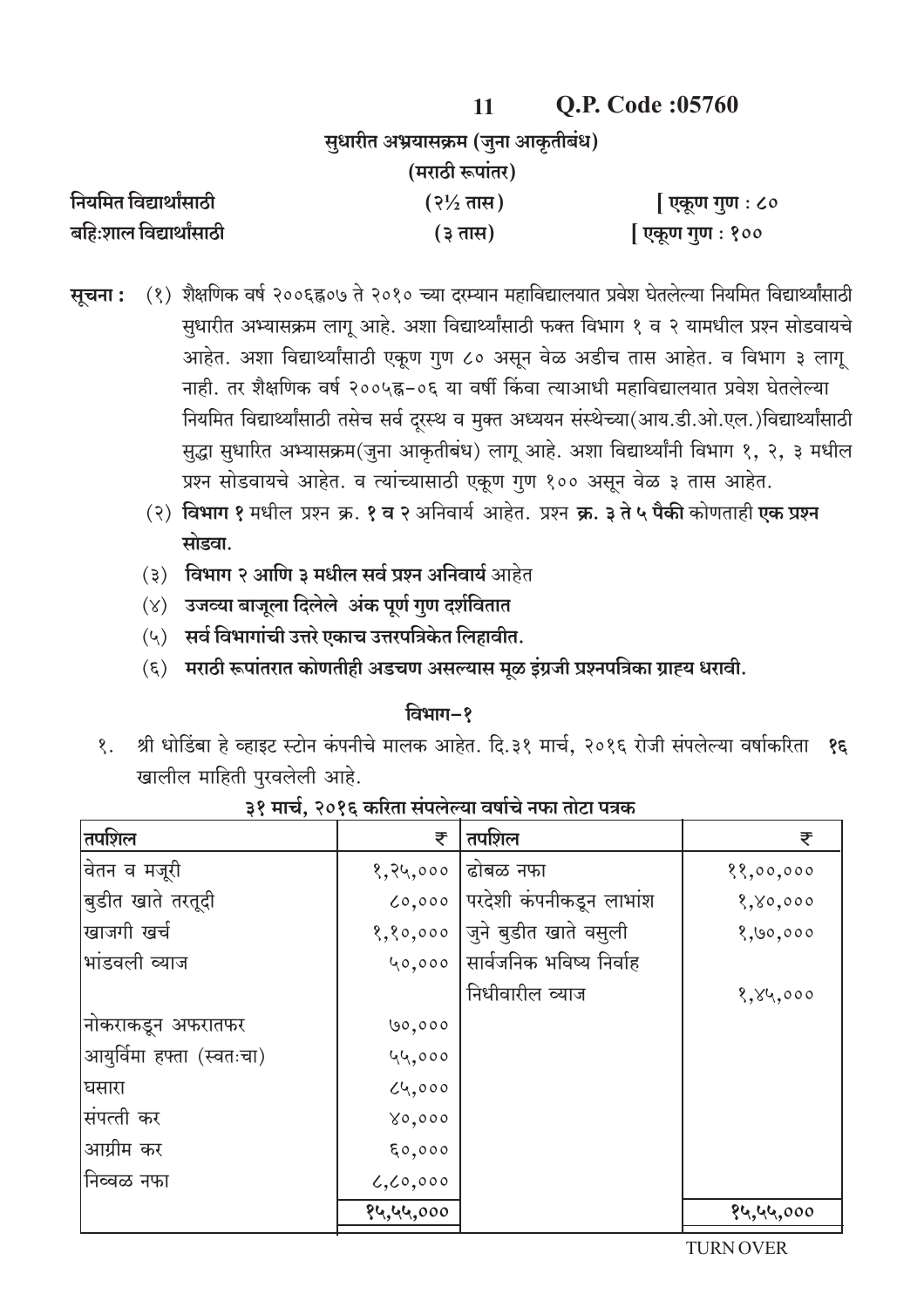इतर माहिती

|  | (8)                                                                    | आयकर नियमानुसार घसारा ₹७५,०००/-     |                                                                                             |
|--|------------------------------------------------------------------------|-------------------------------------|---------------------------------------------------------------------------------------------|
|  | (5)                                                                    |                                     | मेडिकल विम्याचा हफ्ता ₹२४,०००/– धनादेशाने भरलेले खाजगी खर्चामध्ये समाविष्ट                  |
|  | आहेत.                                                                  |                                     |                                                                                             |
|  | (5)                                                                    |                                     | जुने येणे वसुलीची आधीच्या वर्षात वजावट मिळाली नव्हती.                                       |
|  | करनिर्धारण वर्ष २०१६-१७ करीता त्यांचे करपात्र उत्पन्न निश्चित करा.     |                                     |                                                                                             |
|  |                                                                        |                                     |                                                                                             |
|  | २. अ. व्वालील वाक्ये सुयोग्य पर्याय निवडून पुन्हा लिहा.                |                                     |                                                                                             |
|  | १. एखाद्या व्यक्तीचे एकूण उत्पन्न हे----आधारावर काढले जाते.            |                                     |                                                                                             |
|  |                                                                        |                                     | (अ)निवासी स्थिती               (ब) नागरिकत्व           (क) वरीलपैकी कोणतेही नाही            |
|  |                                                                        |                                     |                                                                                             |
|  |                                                                        |                                     | २. गृहसंपत्ती ही ------पेक्षा जास्त ठेवल्यास दीर्घकालीन भांडवली मालमत्ता म्हणून मान्य होते. |
|  | (अ)१२ महिने                      (ब) २४ महिने          (क) ३६ महिने    |                                     |                                                                                             |
|  |                                                                        |                                     |                                                                                             |
|  | ३.   शासकीय कर्मचाऱ्यांने मिळवलेले कम्युटेड निवृत्ती वेतन----आहे.      |                                     |                                                                                             |
|  | (अ) पूर्णतः करमुक्त         (ब) अंशतः करमुक्त     (क)  पूर्णतः करपात्र |                                     |                                                                                             |
|  |                                                                        |                                     |                                                                                             |
|  | ४. -----शिर्षकांअतर्गत खासदारांनी मिळवलेले वेतन करपात्र आहे.           |                                     |                                                                                             |
|  | (अ) वेतन                                                               |                                     | (ब) धंदा             (क) इतर उत्पन्न                                                        |
|  |                                                                        |                                     |                                                                                             |
|  | ५. मित्राकडून भेट म्हणून मिळालेल्या ₹५५,००० ----- मध्ये करपात्र आहे.   |                                     |                                                                                             |
|  |                                                                        |                                     | (क) ५२,०००                                                                                  |
|  |                                                                        |                                     |                                                                                             |
|  | ६. -----कंपनी ही नेहमीच भारतातील निवासी असते.                          |                                     |                                                                                             |
|  | (अ) औद्योगिक                                                           | भारतीय<br>$(\overline{\mathsf{q}})$ | वैयक्तिक<br>(क)                                                                             |
|  |                                                                        |                                     |                                                                                             |
|  | २. ब.    योग्य जोडया जुळवून वाक्ये पुन्हा लिहा:-                       |                                     |                                                                                             |
|  | स्तंभ अ                                                                |                                     | स्तंभ ब                                                                                     |
|  | कराची वजावट न करता भारताबाहेर वेतन दिले                                |                                     | • व्यक्ती व हिंदू अविभक्त कुटुंब                                                            |
|  | सोने                                                                   |                                     | • व्यक्तींचा संघ                                                                            |
|  | मनोरंजन कर                                                             |                                     | • निव्वळ वार्षिक मूल्यांच्या ३०%                                                            |
|  | दादर स्पोर्ट्स क्लब                                                    |                                     | • कर भरण्यास पात्र व्यक्ती                                                                  |

 $\mathcal{E}$ 

 $\epsilon$ 

• स्टँडर्ड डिडक्शन कलम २४ अंतर्गत • भांडवली मालमत्ता • ८० सी अंतर्गत वजावट उपलब्ध आहे • कलम १६ अंतर्गत वजावट • कायमचे अपात्र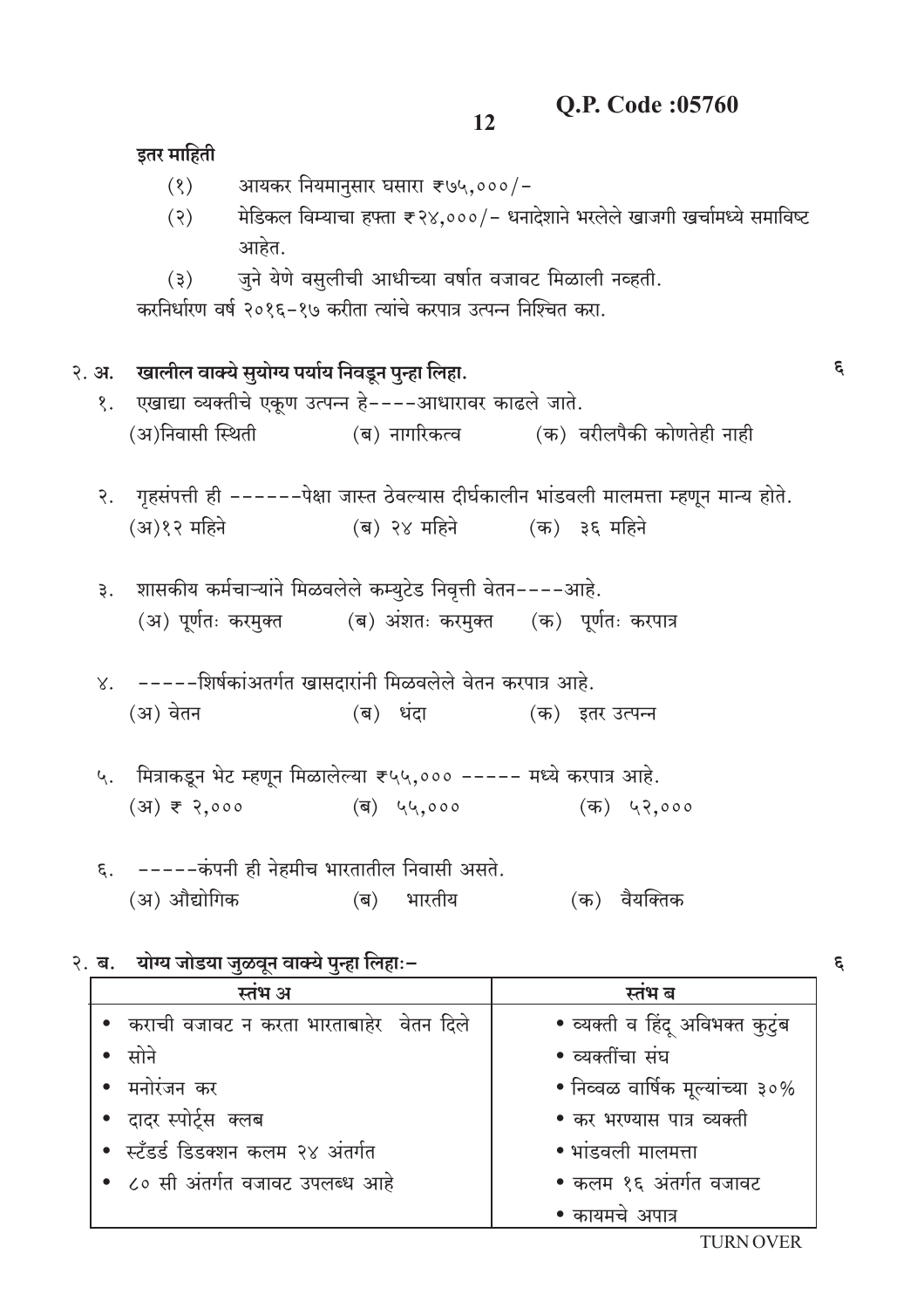- श्री रफिक हे टाटा पॉवर कंपनीमध्ये व्यवस्थापक म्हणून कार्यारत आहे. ३१ मार्च, २०१६ रोजी १२  $\mathsf{B}$ . संपलेल्या मागील वर्षाकरता खालील माहिती देत आहेत. मूळ वेतन ₹ ३५,००० दरमहा, अनुग्रहपुर्वक (Exgratia)₹ ४०,०००, बोनस जाहीर ₹ २५,०००, आगाऊ वेतन ₹ २८,०००. थकबाकी वेतन ₹ २६,०००, रजा वेतन ₹१०,०००. मनोरंजन भत्ता ₹ ८,०००. बँकेमधून ठेवीवरील निव्वळ व्याज ₹ १०,८०० मिळाले (कर उगमस्थानी TDS ₹ १,२००). LIC पेंशन फंडामध्ये ₹ १०,००० रोखीने भरले. ₹ ६५,००० शैक्षणिक कर्जावरील व्याज आहे.शैक्षणिक कर्ज मुलाच्या शिक्षणासाठी बँक ऑफ इंडियातून घेतले त्यांचा मुलगा MBBS उच्चशिक्षण मुंबई विद्यापीठातून घेत आहे. करनिर्धारण वर्ष २०१६-१७ करता त्यांचे करपात्र उत्पन्न निश्चित करा.
- श्री कर्णिक यांनी ३१ मार्च, २०१६ रोजी संपलेल्या मागील वर्षाकरता पुरवलेल्या माहितीवरून करनिर्धारण *१*२  $X_{\bullet}$ वर्ष २०१६-१७ करता त्यांचे करपात्र उत्पन्न निश्चित करा.

| अ.क्र.    | तपशील                     | घर 'ड़'          | घर 'फ'           |
|-----------|---------------------------|------------------|------------------|
|           |                           | स्वतःचे वास्तव्य | (भाडयाने दिलेले) |
|           |                           | ₹                |                  |
|           | सुयोग्य भाडे              | 8,80,000         | 8,90,000         |
| २         | नगरपालिका मूल्यांकन       | 3,00,000         | 8,80,000         |
| ३         | भाडे मिळाले               |                  | 2,00,000         |
| $\propto$ | नगरपालिका कर              |                  |                  |
|           | -भाडेकरूंने भरला          | 80,000           |                  |
|           | –मालकाने भरला             | 30,000           | 20,000           |
| ५.        | गह्रहकर्जावरील व्याज      |                  |                  |
|           | -चालू वर्षाचे भरले        | 28,000           | 20,000           |
|           | - न भरलेले ३१ मार्च, २०१६ |                  | 28,000           |

### इतर माहिती:

त्यांनी त्यांच्या पागडीच्या कचेरीच्या जागेकरता ₹१.२०.००० रूपये भाडे मिळाले या जागेकरता त्यांनी मूळ घरमालकाला त्यांनी ₹७०,००० भाडे भरले.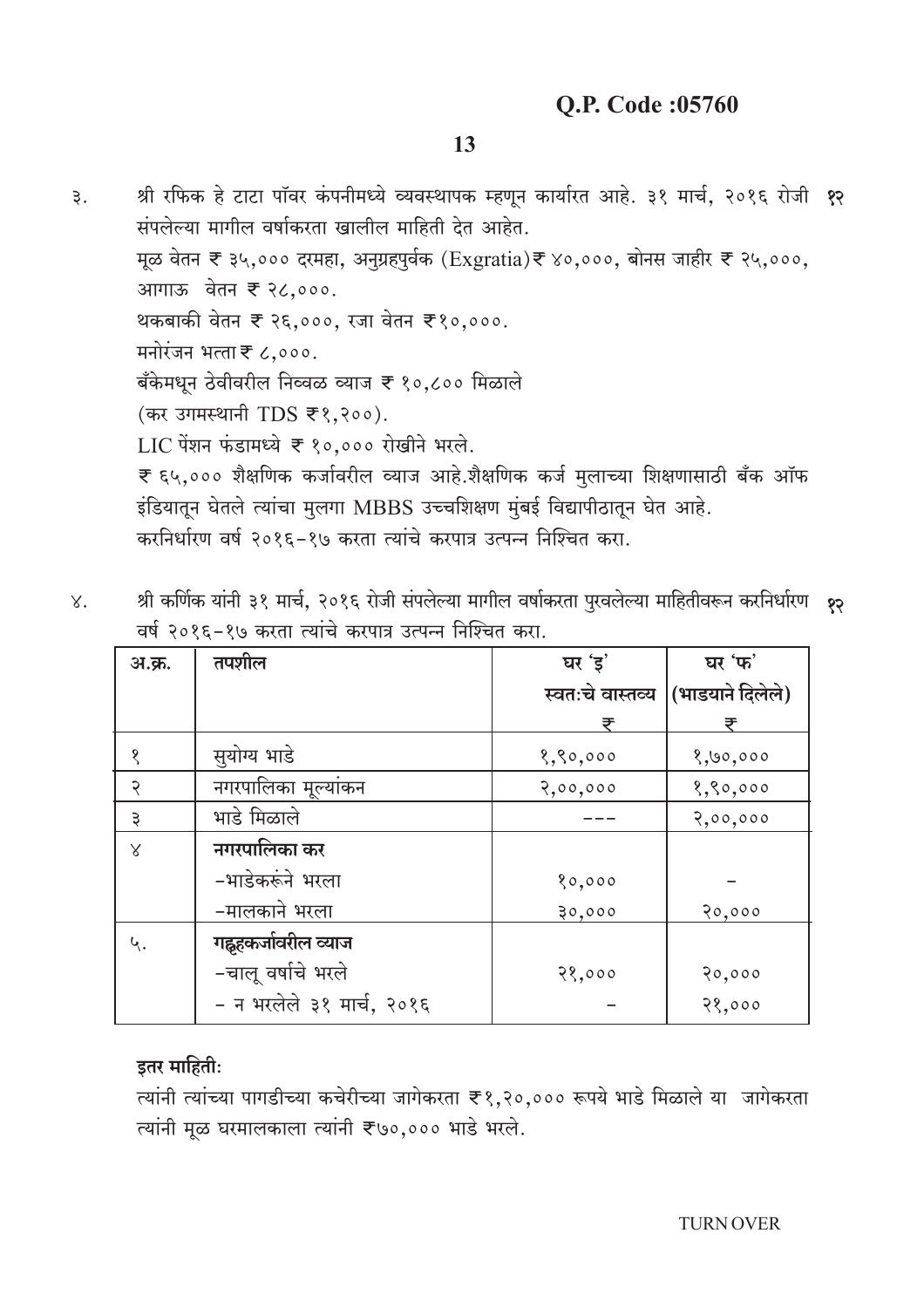99

4.

श्री. पंडया यांनी ०१-०१-१९८० रोजी एक निवासी घर ७०,००० रूपयांना विकत घेतले. १-१-१९८१ रोजी त्या घराचे सुयोग्य बाजारमूल्य ६०,००० रूपये आहे. या घराच्या सोयीसविधांसाठी त्यांनी पढील खर्च केला

|             | ण्या सांभाराणियासाठा स्थाना पुरुषस खेल भरता |
|-------------|---------------------------------------------|
| आर्थिक वर्ष | खर्चाची रक्कम $(\bar{\mathbf{z}})$          |
| $880 - 88$  | ७०,०००                                      |
| २००१–०२     | १,२०,०००                                    |
| २०१०–११     | 2,00,000                                    |

त्यांनी हे घर ३१−०१−२०१६ रोजी ₹ २०,००,००० रूपयांना विकत घेतले व ₹ ५,००० रूपये दलाली दिली. करनिर्धारण वर्ष करत त्यांचा भांडवली नफा निश्चित करा. महागाई खर्च निर्देशांक पुढीलप्रमाणे

| आर्थिक वर्ष | महागाई खर्च निर्देशांक |
|-------------|------------------------|
| १९८१-८२     | १००                    |
| १९९०–९१     | १८२                    |
| $2008 - 02$ | 855                    |
| $2080 - 88$ | ७११                    |
| २०१५–१६     | १०८१                   |
|             |                        |

विभाग-२

६.(अ) कर आकारणी बिंदू नियम, २०११ च्या तरतुदीनुसार पुढील सेवांची कर आकारणी दिनांक निश्चित ५ करा.

| $\left \mathbf{\varpi}\right $ सेवापूर्तीचा दिनांक $\left \mathbf{\varpi}\right $ | बिलाचा दिनांक      | प्रदान मिळाल्याचा दिनांक |
|-----------------------------------------------------------------------------------|--------------------|--------------------------|
| १  ऑक्टोबर १०, २०१५                                                               | नोव्हेंबर १०, २०१५ | नोव्हेंबर १५, २०१५       |
| २ आँक्टोबर १०, २०१५                                                               | नोव्हेंबर ०८, २०१५ | ऑक्टोबर २५, २०१५         |
| ३ ऑक्टोबर १०, २०१५                                                                | नोव्हेंबर १३, २०१५ | ऑक्टोबर ३०, २०१५         |
| ४  ऑक्टोबर १०, २०१५                                                               | ऑक्टोबर १५, २०१५   | ऑक्टोबर०३, २०१५          |
| <sup> </sup> ५  ऑक्टोबर १०, २०१५                                                  | सप्टेंबर ३०, २०१५  | सप्टेंबर २८, २०१५        |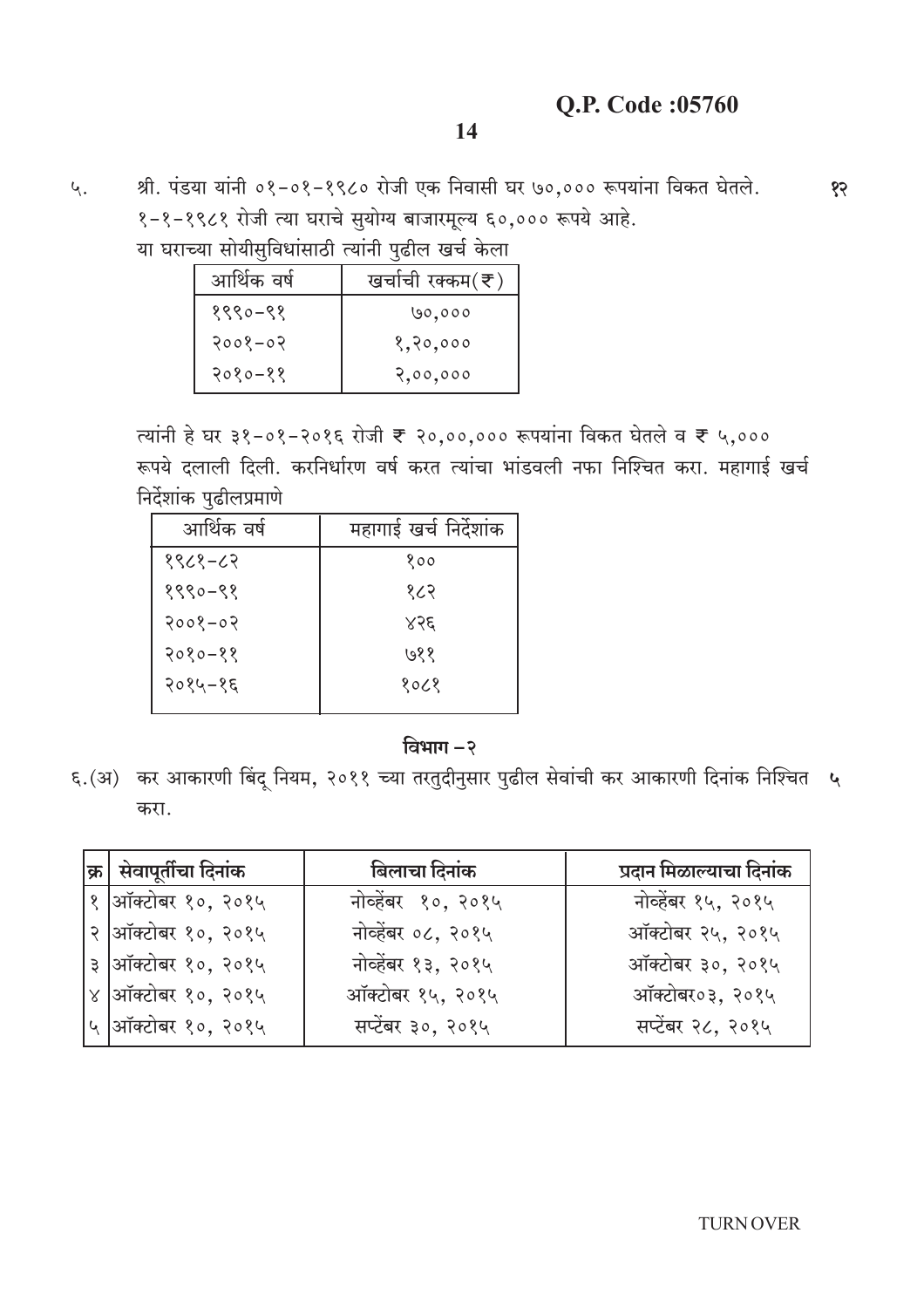$\mathbf{v}$ 

 $\mathbf{v}$ 

६. (ब) पुढील माहितीवरून सेवाकराचा देय दिनांक निश्चित करा.

| तपशिल             | सेवा कर प्रदान महिना |
|-------------------|----------------------|
| श्री.क्ष          | जुलै २०१५            |
| कंपनी             | ऑगस्ट २०१५           |
| शमागिदारी संस्था  | सप्टेंबर २०१५        |
| श्री. य           | ऑक्टोबर २०१५         |
| असोसिएशन ऑफ पर्सन | मार्च २०१६           |

टीप: सर्व प्रदाने ई पेमेंट आहेत.

#### किंवा

६. (क) खालीलपैकी योग्य पर्याय निवडून विधाने पुन्हा लिहा:

- (१) इन्पुट सेवेचा लाभ मिळणे, हे ------ यानुसार ठरते.
	- अ) सेवा कर नियम ब) अबकारी अभिनियम क) वित्त अधिनियम, १९९४ ड) सेनव्हट क्रेडिट नियम, २००४
- (२) ------अन्वये सेवा कर दायत्वि हे सेवा पुरवठादार, तसेच सेवा प्राप्तकर्ता यांच्यामध्ये विभागले जाते.

| अ) रिव्हर्स चार्ज मेकॅनिझम | ब) अंशता रिव्हर्स चार्ज   |
|----------------------------|---------------------------|
| क) सेवा कर नियम            | ड)  वरीलपैकी कोणतेही नाही |

| (३) ई फायलिंग ऑफ रिटर्न हे ------ आहे. |                       |
|----------------------------------------|-----------------------|
| अ) ऐच्छिक                              | ब) अनिवार्य           |
| क) वैकल्पिक                            | ड) वरीलपैकी एकही नाही |

(४) सुधारित विवरण हे मूळ विवरणपत्र भरल्याच्या तारखेपासून----भरावयाचे असते.

| अ) ४५ दिवसांत | ब) ६० दिवसात |
|---------------|--------------|
| क) ९० दिवसात  | ड) १५ दिवसात |

- (५) कागदपत्रे ----- सादर न केल्यास नोंदणीकरण आवेदन नामंजूर होऊ शकते.
	- अ) १५ दिवासात ब) ३० दिवसांत
	- क) ७ दिवसात ड) ६० दिवसांत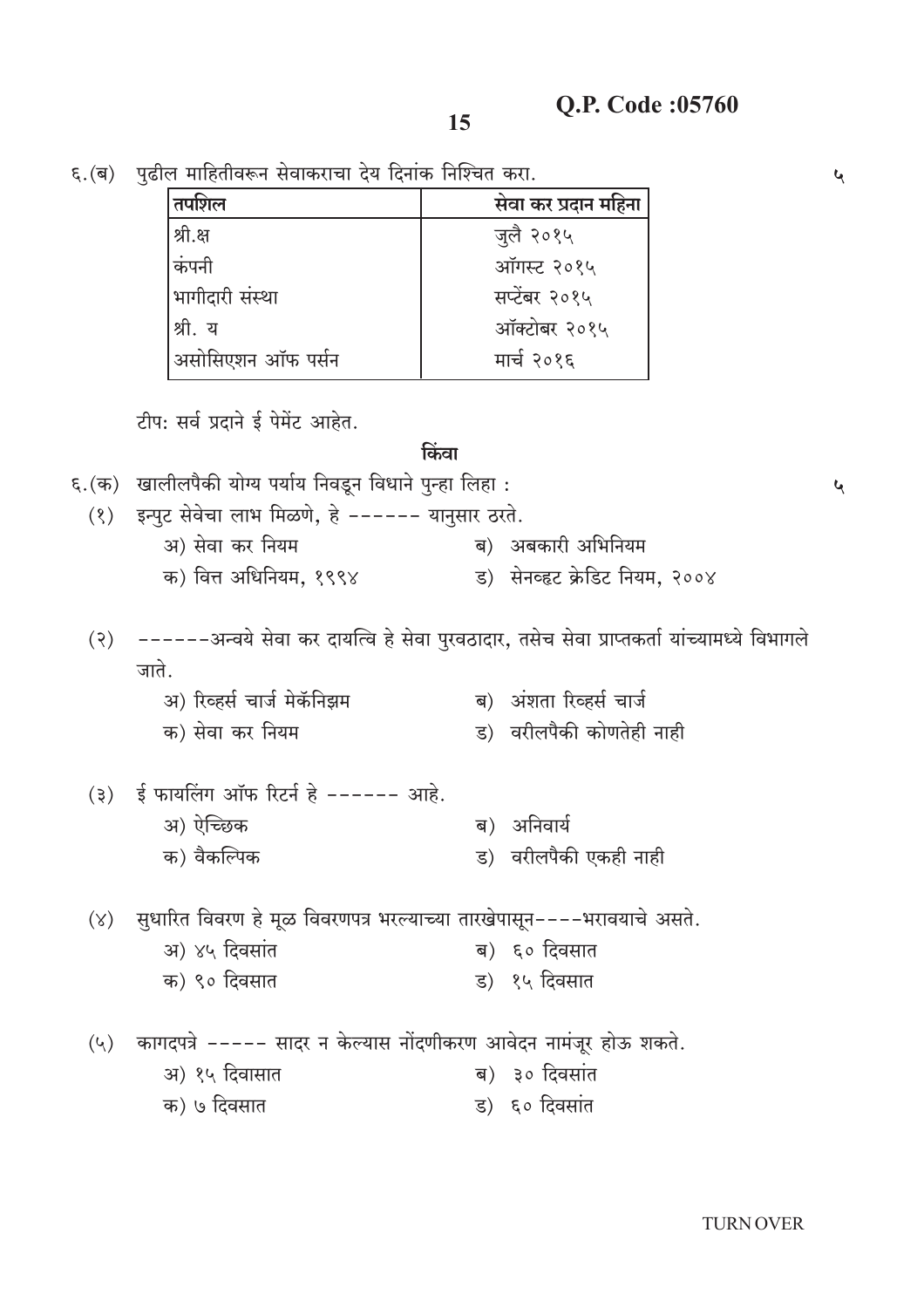- ६.(ड) रकाने जुळवा व पूर्ण वाक्ये पुन्हा लिहाःह्न रकाना १ रकाना २ कर आकारणी बिंद्  $\langle \rangle$  $(3)$ पूर्ण केल्याचा दिनांक ३० दिवस सेवा कर प्रदान  $\mathcal{S}$  $(\overline{\mathsf{p}})$ सेवा पुरविली असे मानले जाते सेवा पूर्तता  $(\overline{\Phi})$  $\mathfrak{z}$ ) देयक निर्गमनासाठी विविध विनिर्दिष्ट कालावधी  $\lambda$ )
	- करपात्र सेवा पुरण्याच्या करारावर कर लागतो.  $\mathcal{L}$
- श्री. मुकुल यांनी मे २०१६ करीता खालील माहिती पुरवली आहे. मे २०१६ महिन्याकरीता करपात्र  $\mathcal{G}.$ 80 सेवांचे मूल्य आणि करपात्र सेवांचे देय निश्चित करा.(खालील माहिती करमुक्त मर्यादा व सेवा कराशिवाय दिलेली आहे.)

|               | तपशील                                                 | ₹        |
|---------------|-------------------------------------------------------|----------|
|               | १) नेटवर्किंगमधील कंसल्टंसी सेवा                      | 2,00,000 |
| $\mathcal{S}$ | मित्राला दिलेली व्यावसायिक सल्ला                      | 8,00,000 |
|               | ३) बंद केलेला धंद्यातील मालसाठा व इतर मालमत्ता विक्री | 40,000   |
|               | ४) फ्युचर्सच्या व्यापारातील नफा                       | 194,000  |
|               | ५) ग्राहकोपयोगी वस्तूंवरील दलाली                      | 3,00,000 |
|               | ६) पोस्टाची एक्प्रेस पार्सल सेवा                      | 8,00,000 |
|               | ७) कर्जावरील व्याज मिळाले                             | 50,000   |
|               | ८) पेन्शन प्रदान सेवा                                 | 0,000    |
|               | सेवाकर दर: १४.५%                                      |          |

किंवा

देयक नियमित केल्याचा अथवा सेवा

 $\mathbf{v}$ 

- प्रदान मिळाल्याचा तारखेनुसार  $( \overline{s} )$
- $(\overline{\xi})$ संकरित पद्धतीवर
- ४५ दिवस  $(\overline{\Psi})$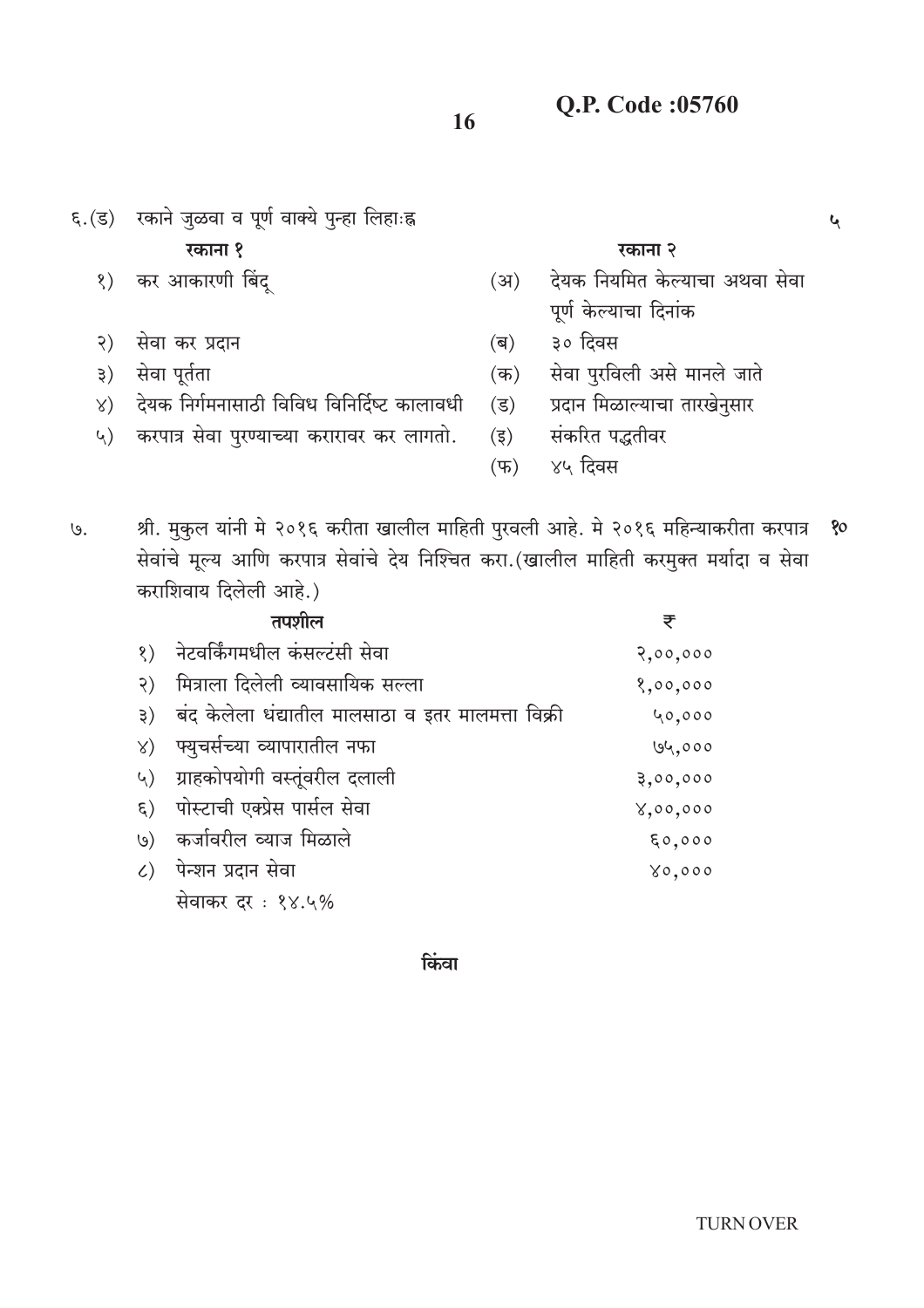# **O.P. Code:05760**

श्री. शैलेश यांनी जुलै, २०१६ साठीच्या दिलेल्या तपशिलावरून जुलै, २०१६ साठीची करपात्र सेवा १०  $\mathcal{G}.$ व देय कर काढ़ा (बिगर कर मर्यादा दर्लक्षित करा, सर्व रकमा सेवाकर विरहित आहेत.)

| तपशिल                                                            | ₹          |
|------------------------------------------------------------------|------------|
| १) पुनःशुद्ध वनस्पती तेलासाठी गोदाम उपलब्ध करून देणे             | 0,000      |
| २) खजिनांच्या वाहतुकीसाठी ट्रक भाडयाने देणे                      | 2, 20, 000 |
| ३) शेतमजूर पुरविणे                                               | 3,00000    |
| ४) वृत्तपत्रातील जाहिरातीची जागा विकणे                           | 8,00,000   |
| ५) टोमॅटो केचअपची पॅकिंग                                         | 3,00,000   |
| ६) बिझनेस डिरेक्टरीमध्ये जाहिरात करणे                            | 8, 80, 000 |
| ७) पुस्तकांच्या मुखपृष्ठ आणि मलपृष्ठावरील जाहिरात करणे           | 00,000     |
| ८) विलंबाने प्रदान केल्याबद्दल ग्राहकांकडून वसूल केलेले दंडव्याज | 8,00,000   |

सेवाकर दर: १४.५%

- खालील दिलेल्या बाबी महाराष्ट्र मुल्यावर्धित कर कायदा २००२ अन्वये 'विक्री' आहेत किंवा १०  $\overline{\mathcal{L}}$ . नाहीत हे कारणासहित स्पष्ट करा.
	- औषध कंपनीचे नमुना स्वरूपात मालाचे वाटप करणे अ)
	- दुचाकी वाहनाची विक्री ब)
	- क) भ्रमणध्वनीची अदलाबदली केली
	- भंगार विक्री ड)
	- मुख्य कार्यालयाने शाखेला वस्तू पाठविल्या. ड)

#### किंवा

महाराष्ट्र मूल्यवर्धित कायदा २००२ अंतर्गत योग्य पर्याय निवडून वाक्य पुन्हा लिहा.  $\zeta$ .

- १% कर या संदर्भात ------ $(8)$ 
	- (अ) परिशिष्ट अ
	- (ब) परिशिष्ट ब
	- (क) परिशिष्ट क
	- (ड) निर्यात
- (२) -------ला मुल्यावर्धित कर लागू होत नाही.
	- (अ) आयतदार
	- (ब) किरकोळ विक्रेता
	- (क) वर्क्स कॉन्टक्टर
	- (ड) ग्राहक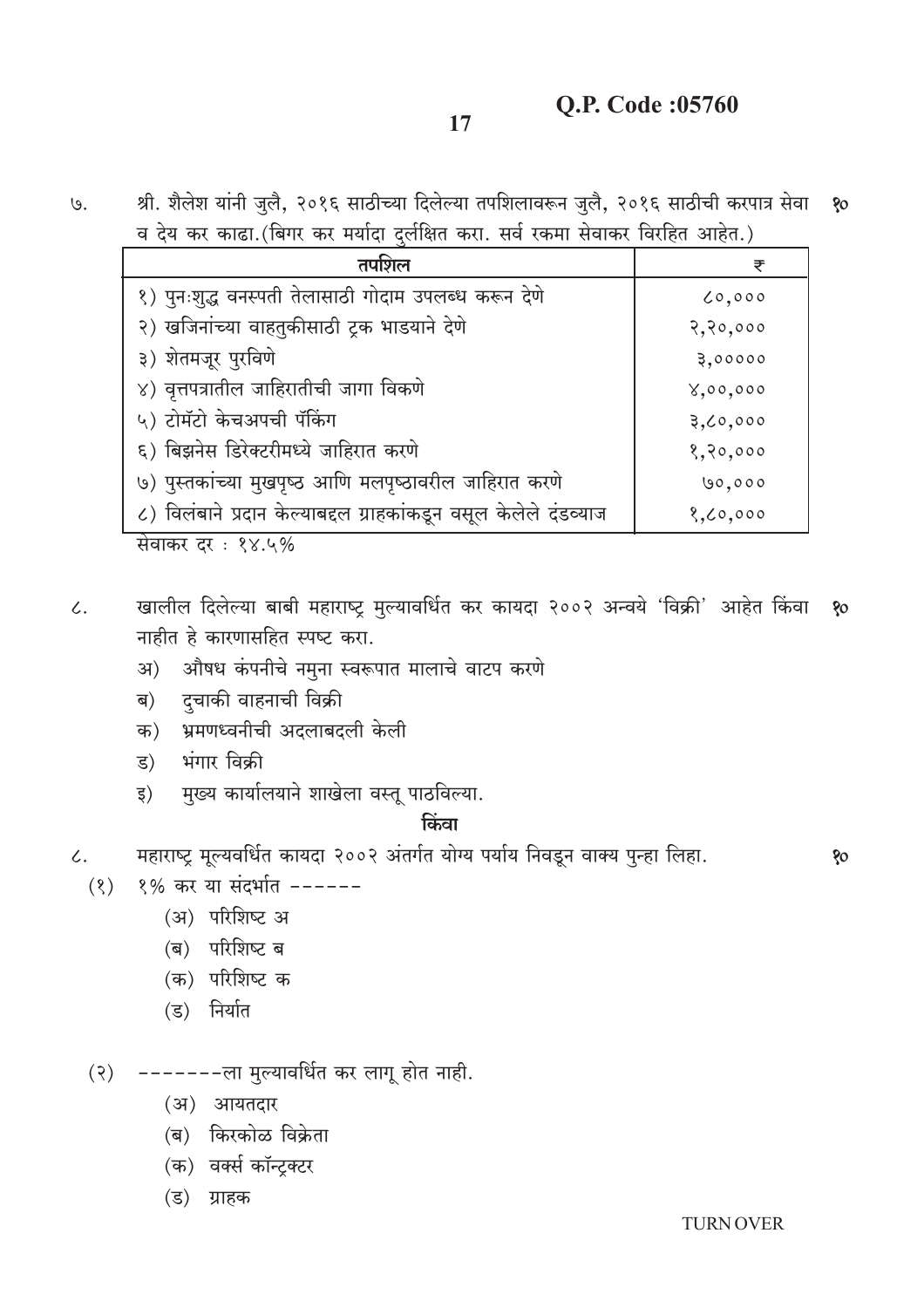- 'वस्तू' या संज्ञेत ------ समाविष्ट नाही.  $(3)$ 
	- (अ) पेटंट
	- (ब) लॉटरी तिकीट
	- (क) पशुधन
	- (ड) झाडे
- $(y)$  'विक्री' या संज्ञेत -------- समाविष्ट आहे.
	- (अ) गहाण ठेवणे
	- (ब) तारण
	- (क) तारण (प्लेज)
	- (ड) वर्क्स करार राबविण्यासाठी माल म्हणून मालमत्ता हस्तांतरीत
- $(4)$  करपात्र विक्री या अंतर्गत ------ समावेश आहे
	- (अ) स्थानिक कर
	- (ब) आंतरराज्य विक्री
	- (क) निर्यात
	- (ड) वरील सर्व पर्याय
- (६) ------ यामध्ये सेवा, व्यापार, वाणिज्य किंवा उत्पादन यांचा समावेश असतो.
	- (अ) व्यवसाय
	- (ब) सल्ला
	- (क) व्यापार
	- (ड) वरील सर्व पर्याय
- (७) नोंदणीकरिता करपात्र खरेदी मध्ये ------ समावेश असतो.
	- (अ) स्थानिक करपात्र खरेदी
	- (ब) फक्त परिशिष्ट अ मधील खरेदी
	- (क) देशाबाहेरील खरेदी
	- (ड) फक्त राज्याबाहेरील खरेदी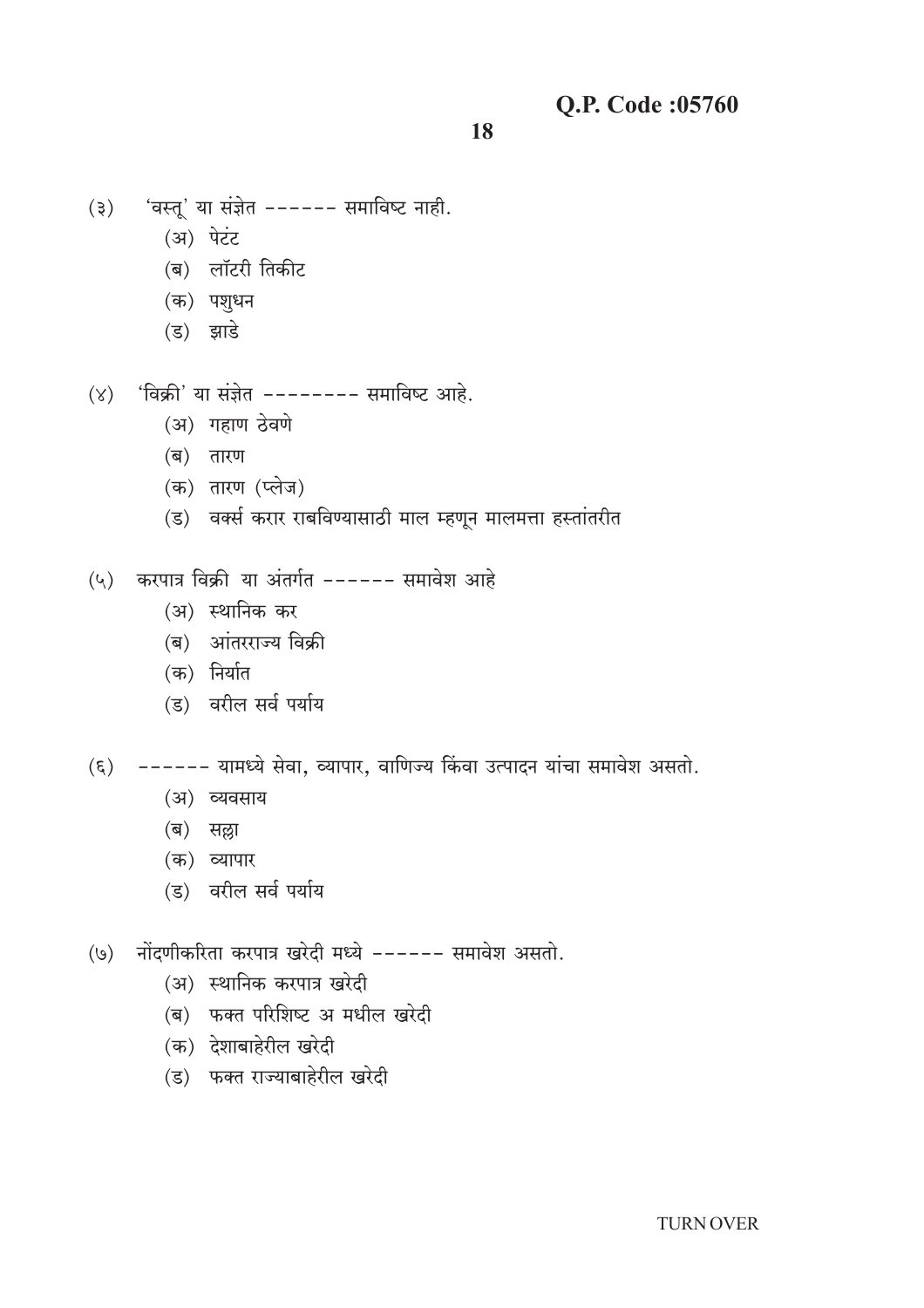19

|      | (८) मल्यावर्धित कराचा दर----- अवलंबून असतो. |                           |  |
|------|---------------------------------------------|---------------------------|--|
|      | (अ) खरेदीदार                                | (ब) वस्तू                 |  |
|      | (क) विक्रची किंमत                           | (ड) वरीलपैकी कोणतेही नाही |  |
|      | (९) १२.५ % कर या संदर्भात -----             |                           |  |
|      | (अ) सेवाकर                                  | (ब) परिशिष्ट ब            |  |
|      | (क) परिशिष्ट क                              | (ड) परिशिष्ट इ            |  |
|      |                                             |                           |  |
| (80) | समायोजन योजना कलम ४२ चा लाभ----             |                           |  |
|      | (अ) उत्पादक                                 | आयातदार<br>(ब)            |  |
|      | (क)  घाऊक विक्रेता                          | (ड) किरकोळ विक्रेता       |  |

श्री. सचिन हे नविन व्यापारी आहे. खाली दिलेल्या खरेदी - विक्रीच्या तपशीलांवरून त्यांना महाराष्ट्र १०  $\mathcal{S}$ . मुल्यावर्धित कर कायदा २००२ अन्वये कोणत्या महिन्यापासून नोंदणी करणे आवश्यक आहे ते शोधून काढा तुमच्या उत्तरांची कारणे द्या.

|                | खरेदीचा तपशील |            |           | विक्रीचा तपशील |          |
|----------------|---------------|------------|-----------|----------------|----------|
|                | राज्याबाहेरील | राज्यामधील |           |                |          |
| दिनांक         | करपात्र ₹     | करपात्र ₹  | करमुक्त ₹ | करपात्र ₹      | करमुक्त₹ |
| एप्रिल २०१६    | 2,000         | 80,000     | 0,000     | 8,300          | 8,000    |
| ∣मे २०१६       | 3,000         | १५,०००     | 5,000     | 8,000          | 9,000    |
| जून २०१६       | 4,000         | ७,०००      | 82,000    | 3,900          | 2,400    |
| जुलै २०१६      | 6,000         | १३,०००     | 8,000     | 4,000          | 8,400    |
| ऑगस्ट २०१६     | 9,000         | 4,000      | 2,000     | 82,000         | 80,000   |
| सप्टेंबर २०१६  | 3,000         | 6,000      | 3,000     | 84,000         | 86,000   |
| ऑक्टोबर २०१६   | 5,000         | 2,000      | 4,000     | ७,०००          | 83,000   |
| नोव्हेंबर २०१६ | 3,000         | 85,000     | 6,000     | 6,000          | 88,000   |
|                |               |            |           |                |          |

किंवा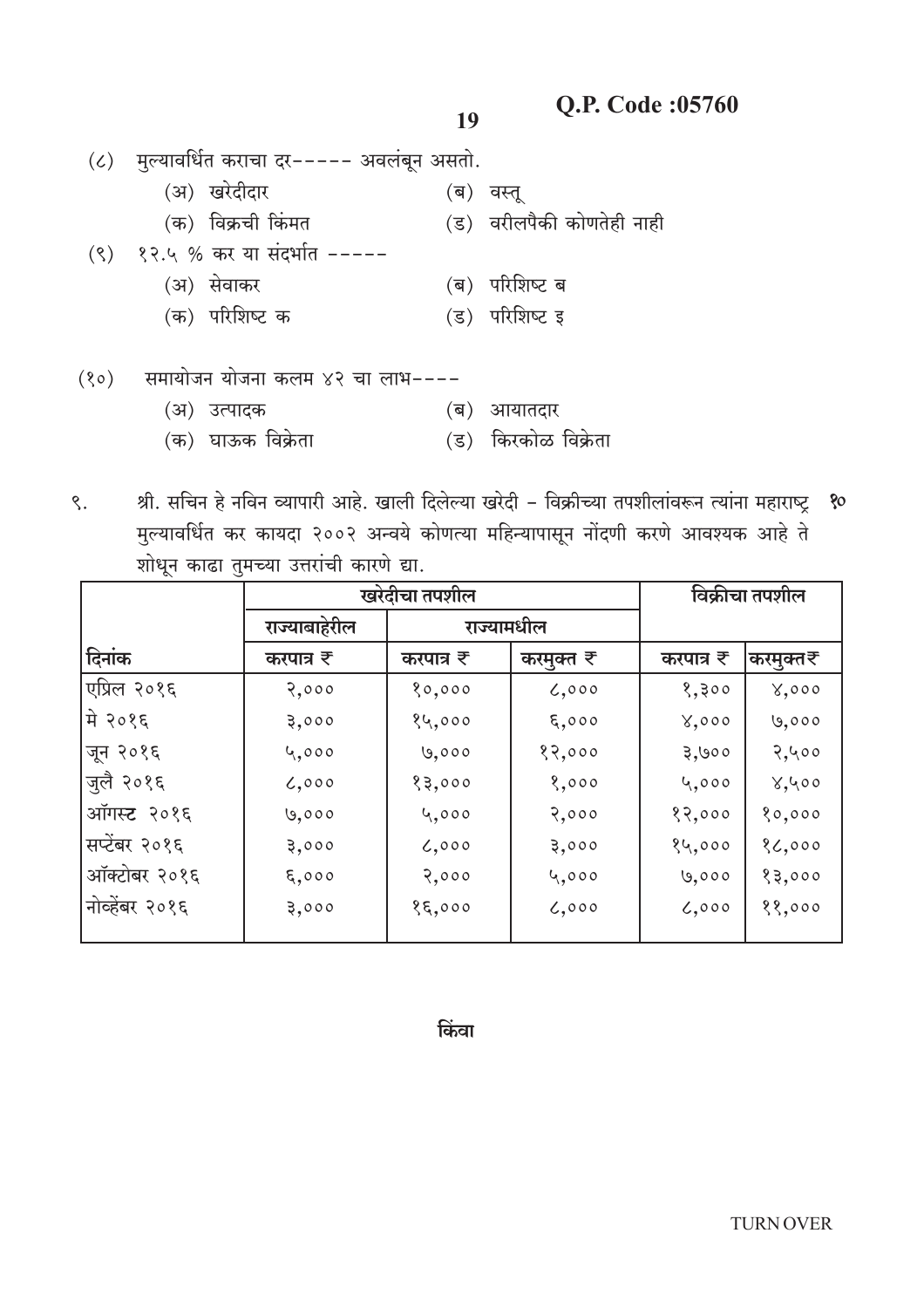**O.P. Code:05760** 

- 20
- में. आर आणि कंपनी विनंती करीत आहे. डिसेंबर २०१६ यासाठी खाली दिलेल्या माहितीवरून ? महाराष्ट्र मुल्यावर्धित कर कायदा २००२, अन्वये मुल्यावर्धित कराची रक्कम निश्चित करा.

| तपशील                                                   | ₹        |
|---------------------------------------------------------|----------|
| विक्री (कराव्यतीरीक्त)                                  |          |
| १) परिशिष्ट ई मालाची विक्री                             | 2,00,000 |
| २) परिशिष्ट क मालाची विक्री                             | 194,000  |
| ३) परिशिष्ट अ मालाची विक्री                             | 84,000   |
| ४) महाराष्ट्र राज्याबाहेरील विक्री                      | 8,40,000 |
| ५) मजूरी मिळाली                                         | 34,000   |
| खरेदी (कराव्यतीरीक्त)                                   |          |
| परिशिष्ट अ मालाची खरेदी                                 | 50,000   |
| गुजरात राज्यातून मालाची खरेदी @ 2% $\operatorname{CST}$ | 2,40,000 |
| मजूर दिली                                               | १५,०००   |
| परिशिष्ट क मालाची खरेदी करून उत्पादनासाठी वापरली        | 40,000   |
| मागील महिन्याचा परतावा शिल्लक आहे                       | २५,५००   |

### **SECTION III**

मागील वर्ष २०१५-१६ रोजीचे श्री. देसाई यांचे उत्पन्न खालीलप्रमाणे  $80.$ 

- भारतीय कंपनीकडून लाभांश मिळाला ₹५०,०००  $(3)$
- दुबईमधून ₹ ५,००,००० आले(रेमिंटस)  $(\overline{\mathsf{p}})$
- भारताबाहेर कमावलेली दलाली भारतात मिळाले ₹ १,००,००० (क)
- थायलंडमधून व्यवसायामार्फत मिळालेले उत्पन्न पण मुंबईतून नियंत्रित केलेला कारभार  $(3)$ そん,00,000
- बँक ऑफ अमेरिकेचे व्याज अमेरिकेत मिळाले ₹७५,०००  $(\xi)$

वरील माहितीवरून श्री. देसाई यांचे ढोबळ उत्पन्न निश्चित करा जर

- (१) निवासी आणि सामान्यतःनिवासी
- (२) निवासी आणि असामान्यतः निवासी
- (३) अनिवासी

 $\mathcal{S}$ 

किंवा